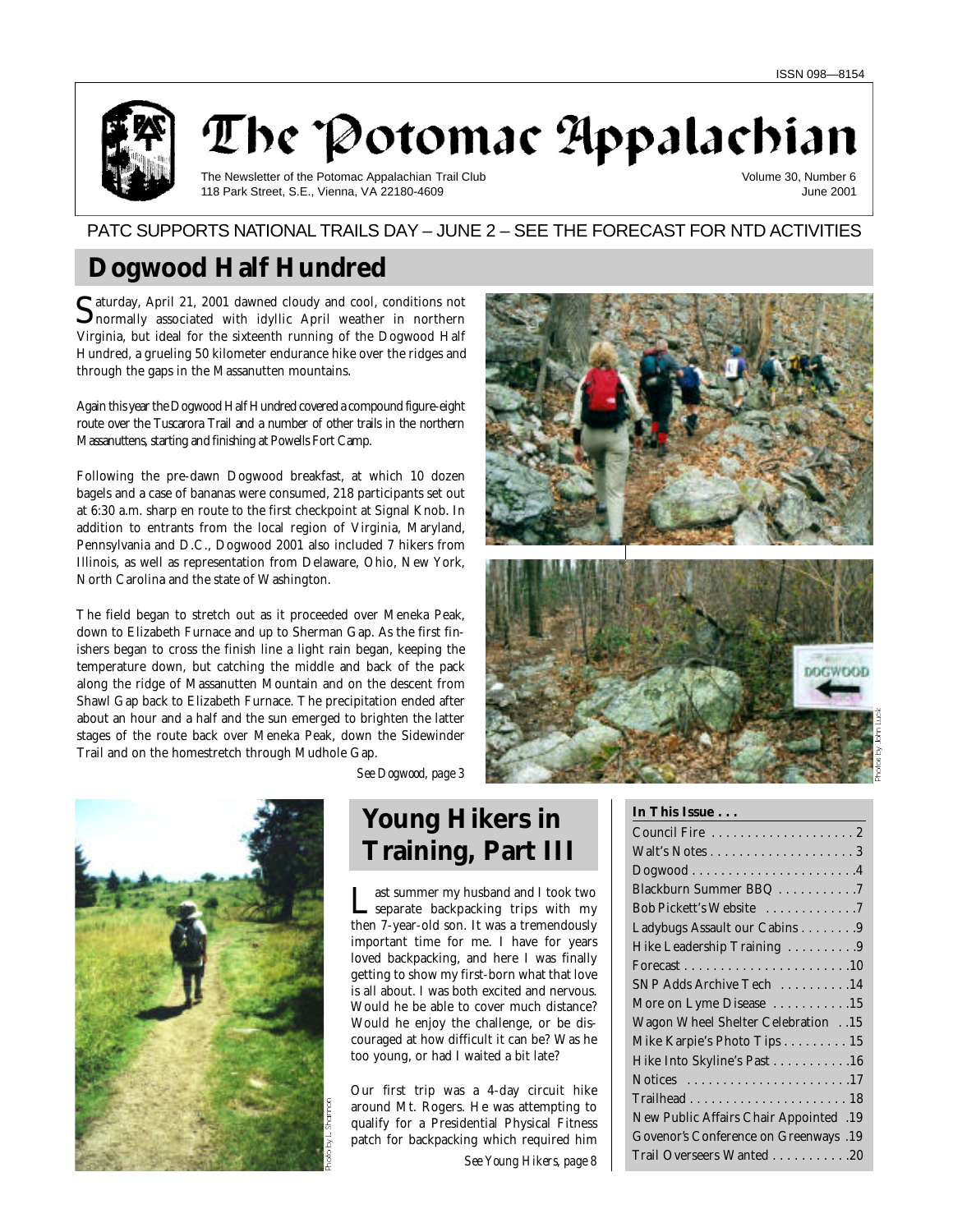### **Council Members, Chairs and** *PA* **Staff**

### **Officers**

**President:** Walt Smith, 703/242-0693 Ext. 40, wsmith@visuallink.com **VP Operations:** Bernie Stalmann **VP Volunteerism:** Mickey McDermott **Supervisor of Trails:** Kerry Snow **Supervisor of Corridor Management:** Tom Lupp **General Secretary (Facilities):** Jon Rindt

**General Counsel:** Charles Sloan **Membership Secretary:** Liles Creighton **Treasurer:** Gerhard Salinger **Recording Secretary:** George Meek

### **Sections/Chapters**

**Mountaineering Section:** Mack Muir **SMRG:** Peter Pennington **Ski Touring Section: Steve Brickel North Chapter:** Steve Koeppen **N. Shenandoah Valley Chapter:** Martha Clark **S. Shenandoah Valley Chapter:** Michael Groah **Charlottesville Chapter:** John Shannon **West Virginia Chapter:** Judy Smoot

## **Standing Committee Chairs**

**(Council Members) Blackburn Trail Center:** Chris Brunton **Budget:** Paul Dery **Cabins Operations:** Mel Merritt **Cabin Construction:** Charlie Graf **Conservation:** Mary Margaret Sloan **Grants & Donations:** Tom Madden **Endowment:** Don Price **Finance:** Gerhard Salinger **Hikes:** Karen Brown & Tom Johnson **Internet Services:** Stephen Raia **Land Management:** Tom Johnson **Legal:** Charles Sloan **Maps:** Dave Pierce **Maryland Appalachian Trail Management Committee:** Charlie Graf *Potomac Appalachian:* Linda Shannon-Beaver **Public Affairs:** Larry Rockwell **Publications:** Aaron Watkins **Shelters:** Frank Turk **Trail Lands Acquisition:** Phil Paschall & Eric Olson **Trail Patrol:** Kumait Jawdat **Tuscarora Trail Land Management:** Lloyd MacAskill

**Special Committees/Ongoing Activities Archives & Library:** Carol Niedzialek **Cabin Reservations:** Darlene Wall **Deputy Supervisor of Trails:** Hop Long **Headquarters Facility:** Orron Kee **Information/Sales Desks:** Marguerite Schneeberger **Medical:** John McNamara **Shelters, Cabins, & Cabins Land Fund:** Jon Rindt **SNP Boundary Trailheads Study Group:** Mark Holland **Tuscarora Trail Shenandoah Valley Project:** Phoebe Kilby & Larry Bradford

### *Potomac Appalachian*

**Chief Editor:** Linda Shannon-Beaver lindashannonb@mac.com **Contributing Editors:** Marion Lee, Kathy Murphy **Features Editor:** Joanne Erickson **Forecast Editor:** Joe O'Neill PA-Forecast@home.com

# **Council Fire**

 ${\rm A}$ t its regular monthly meeting at head-<br>quarters on April 10, the PATC Council quarters on April 10, the PATC Council learned that the Futures Group is considering amending the structure of the Executive Committee so that more of the club functions are represented on it. Since the names of the officer positions are named in the Constitution, the group considered putting the names of most of the positions in the bylaws. However, under present rules, the bylaws are amended by the same process as the Constitution. Thus the Futures Group is considering changing the procedure to amend the bylaws. This would necessitate moving some paragraphs of the bylaws to the Constitution.

### **Financial Management**

The Club's endowment fund was down somewhat as a result of the declining stock market (to \$2.8 million), but Treasurer Gerhard Salinger said this was not cause for concern. The Council approved opening a sub-account at Legg Mason that will be invested only in short-term fixed-income securities, money market funds, and other funds with similar goals. This will be used for the restricted accounts and for expenditures from the endowment fund during the next two years. PATC received about \$17,000 in contributions through last year's Combined Federal Campaign, which represented a \$7,000 increase over the previous year.

## **Trails and Lands**

Steve Bair, Shenandoah National Park Branch Chief for Backcountry, Wilderness and Trails, has updated the Memorandum of Understanding, which is now referred to as a General Agreement. It is under review by

the appropriate PATC officials. There was a very successful griphoist training session at Blackburn Trail Center involving 15 district managers and trail crew leaders. They moved big rocks to build steps from the Center to the AT. The Appalachian Trail Park Office has done an inventory of threatened plant communities along the AT. This information will be passed on to trail overseers to make them aware of plants that need protection during trail work.

## **Headquarters Renovation**

The Council learned that bids for renovation of the headquarters building have been received and are being reviewed. A recommendation on letting the contract is expected for the May Council meeting. Volunteers will be needed to help move material from the construction areas to temporary storage, taking into account special requirements for storage of some items.

## **Cabins**

The new roof on Hermitage Cabin is finished, and Gypsy Spring needs a lot of work. Owners near Bear Spring Cabin seem amenable to affording continued access. There was a consensus on the Council that cabin overseers should not contemplate major improvements without authorization, and the nature of historic structures should be taken into account. Construction is moving along at John's Rest, Rosser-Lamb, and Tulip Tree cabins, and an inspection report of the cabin system is in draft form.

# **Membership**

Club membership in April was a total of 6,819, compared with  $6,543$  in March. *See Council Fire, page 19*

**HEADQUARTERS**<br>HOW TO GET IN CONTACT WITH US **FOR CABIN RESERVATIONS, MEMBERSHIP INFORMATION, AND SALES** 

**MEMBERSHIP INFORMATION, AND SALES Address:** 118 Park Street, S.E., Vienna, VA 22180 **Hours:** Monday through Thursday, 7 p.m. to 7 p.m.<br>and Thursday and Friday 12 poop to 2 p. and Thursday and Friday 12 noon to 2 p.m. **Phone #: 703/242-0315<br>To receive an information packet: Extension 10** To leave a message for the Club President Walt Smith: Extension 40 **24-hr. Activities Tape #: 703/242-0965 Facsimile #: 703/242-0968 Club Email:** Wriley1226@aol.com **Club Email:** Wriley1226@aol.com **World Wide Web URL:** http://www.patc.net

**STAFF<br>DURING REGULAR BUSINESS HOURS** Director of Administration: Wilson Riley (Ext. 11) Email: Wriley1226@aol.com Trails Management Coordinator: Heidi Forrest (Ext. 12) Email: heidif@erols.com **Trails Manager: Vacant** Membership/Cabin Coordinator: Pat Fankhauser (Ext. 17) Email: pfankh@erols.com **Membership/Cabin Coordinator:** Pat Fankhauser (Ext. 17) Email: pfankh@erols.com **Sales Coordinator:** Maureen Estes (Ext. 19) Email: patcsales@erols.com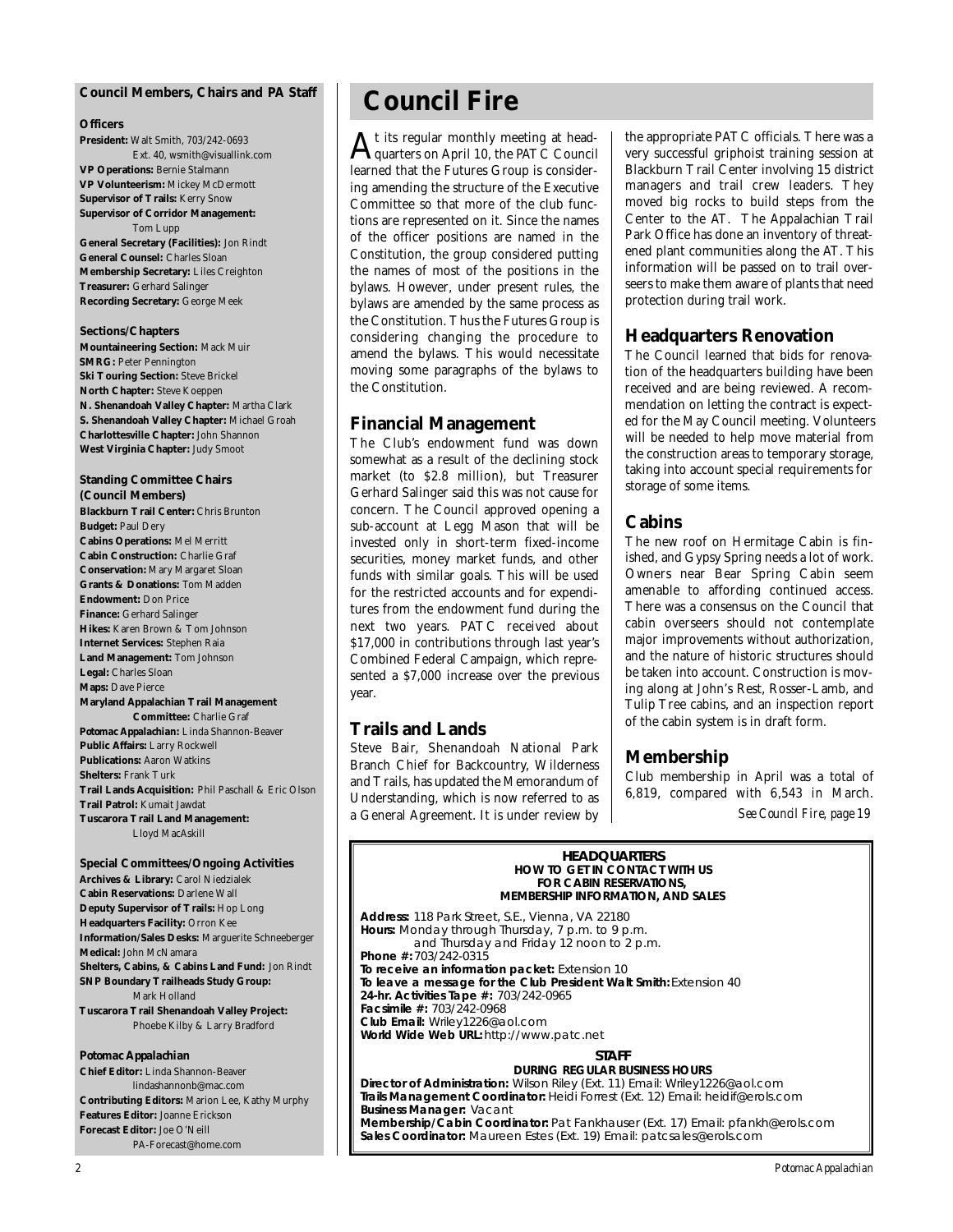# **Walt's Notes**

## **Volunteerism in Action**

In April I attended the dedication of the<br>
new Ed Garvey Memorial Shelter located new Ed Garvey Memorial Shelter located along the AT in Maryland. I hope that many of you will have an opportunity in the future to attend one of our many dedications of cabins, shelters, or trails. There will be more dedications this year. Please watch the forecast and see if you can attend to let the volunteers know that their work is appreciated.

As I reflected on the many people who contributed to the completion of the beautiful Garvey Memorial facilities, I was reminded of so many other events and contributions made by many hundreds of PATC volunteers. These efforts occur day and evening, seven days a week, in many locations from the sales, information, or cabins desks in Vienna to the distant mountains in the middle of Virginia as well as those north near the capital of Pennsylvania. And many of these volunteers are very busy people. Most are not retired as I am with children gone from the nest.

Recently I received a letter from Skip Ebert, a very busy PATC'er who also volunteers to help out the Boy Scouts and others while being the District Attorney of Cumberland County in Pennsylvania. He volunteered to help PATC's legal effort in securing title and easements to land for the Tuscarora Trail. Not only volunteering his own time, he recruited the pro bono assistance of three other attorneys in that part of Pennsylvania, through an ad in the local bar association newsletter.

And there are many more examples. You may have noticed that the officers and chairs on page two have changed since I last mentioned the subject in the January issue. Charles Sloan has volunteered to be our General Counsel. We are most grateful for his expertise gained in his law firm of Sloan and Swedish, located here in Vienna, as well as from his long association with the Appalachian Trail Conference. Chuck is currently Chair of ATC's Land Trust Committee.

Karen Brown has volunteered to use her experience gained in leading hikes to help Tom Johnson co-chair the Hikes Committee. All five chapters have volunteers who also serve on this committee that promotes hike leader training, events, as well as excursions outside our area.

*Potomac Appalachian* Larry Rockwell has volunteered to be the Public Affairs Chair, utilizing expertise gained while working for the American Red Cross and elsewhere. Larry is active in hiking, backpacking, and as an advocate of Leave No Trace.

There are many other volunteers who have joined the effort to maintain and protect trails in our area. I wish that I could list them all. Please note them as their names are published in the *PA*, and please come to the next annual meeting when we read the names of those receiving awards.

## **Volunteerism in Need**

I mentioned eighteen months ago the continuing need for trail overseers, as evidenced by the Trail Overseers Wanted list (on the back page of each *PA*). I am still puzzled as to why we are not instead maintaining a Trail Overseer Waiting List! I wonder if some may be somewhat intimidated at the prospect of being an overseer or co-overseer? I must say that I didn't know the first thing about being an overseer when I took over Snead Farm Loop Trail. However, it was a short trail and with the guidance furnished verbally and in writing it was but a short while before I felt comfortable with what I was doing. I quickly became adapted to the benefits of the change from my employment in an office as well as the fun of having my own little piece of real estate in the mountains where I could enjoy the change in the seasons.

Because it made a lot of sense to me some years ago, I am going to quote Kerry Snow's remarks concerning expectations of a trail overseer: "the average PATC overseer is responsible for about one to two miles of trail. The basic responsibilities of an overseer are: 1) clipping and weeding, 2) treadway maintenance, and 3) blazing, as needed. In addition to summer underbrush, the overseer is usually expected to clear the trails of any small trees or limbs that have blocked the path. Treadway maintenance usually involves installing and maintaining erosion control devices (water bars and checkdams). A typical year for a PATC overseer begins in late winter with an inspection hike, which gives the maintainer a chance to check up on any winter damage and to clear any small trees that have fallen. In early spring, the overseer returns with a pick and fire rake to clear the accumulated silt from the upper side of waterbars. By late spring, an average trail will need an initial weeding, and the conscientious overseer will clip wood vegetation back that might be protruding into the path. Depending on the trail, the overseer will probably return another time or two to cut back undergrowth during the summer months. Fall is a good time for a second waterbar trip, and the cool weather is usually perfect for blazing touch-ups."

I encourage you to check out the back page of this issue and give a district manager a call. You may wish to ask a district manager to show you what is involved. If you do not see a trail or area in the *PA* that interests you then please call Heidi Forrest at Headquarters and ask about other trails.

# **Our Employees**

Volunteers are busy all over our four states. Meanwhile, back in Vienna, we have five dedicated employees who provide the stability that enables the volunteer system to work. Many of us miss the smiling face of one of our employees, Regina Garnett, our former Business Manager, who left PATC after many years for career growth in another organization. At this writing, we are still in the process of selecting Regina's replacement from among some very fine candidates. We are fortunate that there are many people who wish to work for the Club, and help us keep volunteerism in action.

See you on the trail,

Wati

### *Dogwood, from page 1*

178 participants completed the entire Dogwood route, the first two crossing the finish line at 12:18 p.m. and the final two hikers at 7:09 p.m. Each finisher received a well-deserved round of applause, a finisher patch and a bowl of the traditional Dogwood chili.

Dogwood 2001 was made possible by the enthusiastic efforts of more than 70 volunteers, including trail clearing crews, cooks and base camp workers, registrars, finish line and checkpoint officials, trail junction monitors, sweep teams, emergency medical technicians and ham radio operators. Many of the hikers commented on the friendliness, dedication and cheerful nature of the Dogwood volunteers, whose dedication of time and energy bear witness to a longstanding PATC tradition. ❏

> *—Ric Francke Dogwood Half Hundred Director*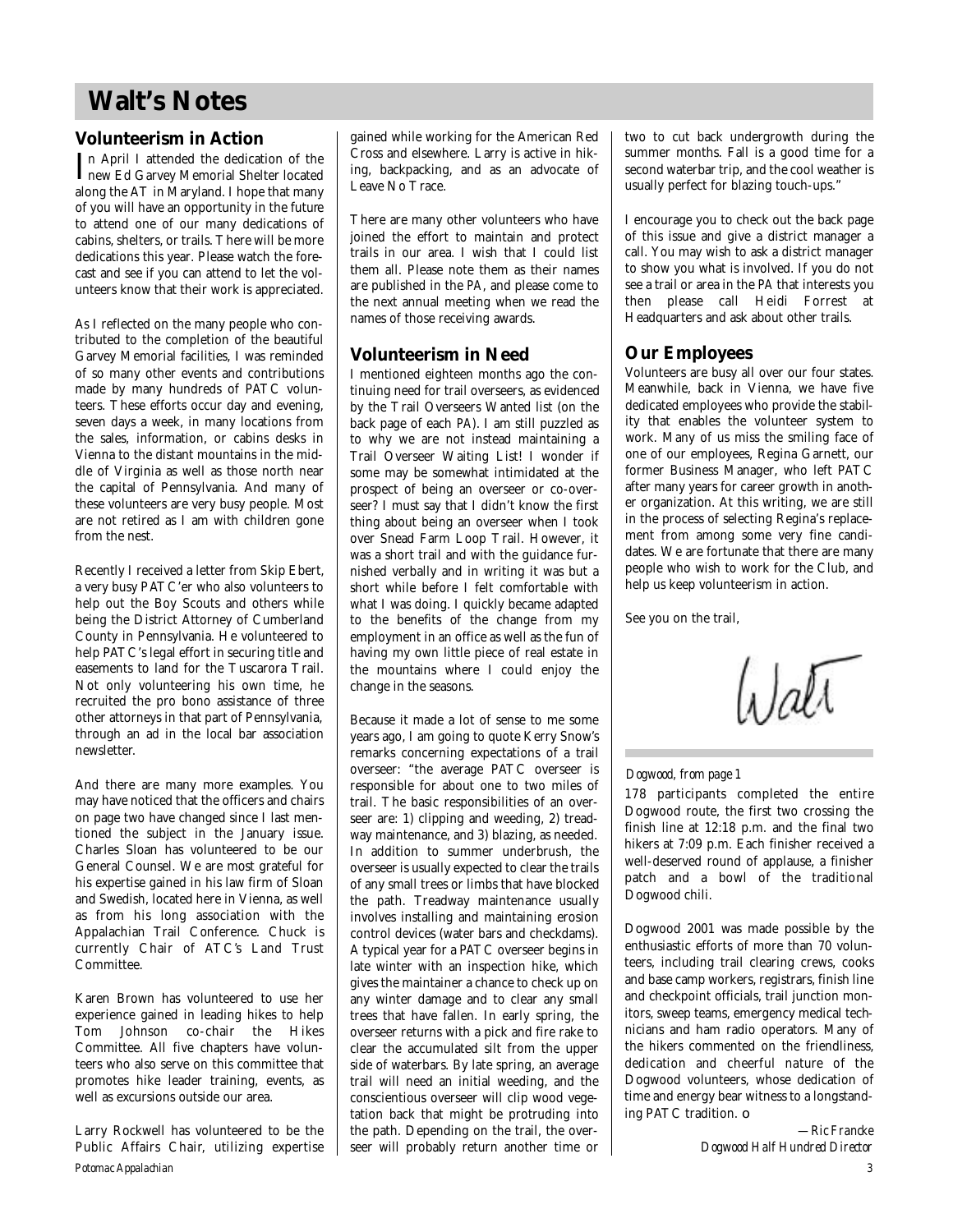# **Impressions of a First-Time Dogwood Volunteer**

Q : What do a grueling 30-mile day hike of not a single step, cartons full of bananas, a computer database, and a group of wonderful people have in common?

**A**: All that and much, much more was the 2001 PATC Dogwood Half Hundred for me!

This was my first year of volunteering at the annual PATC Dogwood Half Hundred event. I have been aware of the Dogwood for many years but I never felt suitably in shape to cover 30 miles of mountain trails in one day. I didn't think the Dogwood was something I would enjoy. Was I ever wrong!

It began innocuously enough. A phone call came from Ric Francke, asking if I had any interest in helping him by keeping a computerized registration list of people who will be entering the Dogwood this year. That should be easy, I thought ... I am a fair typist and I have a lot of experience setting up databases – sure, I can handle that. One database and 251 paper entry forms later (most with legible handwriting, thank goodness), I wondered if my work was over. "Well, you could help out by doing the on-site registration check-in at the event ..." This got my attention. That might be fun. It certainly was a necessary task that someone had to do. I'd been cooped up much of the winter and would enjoy a spring weekend foray to the woods. I agreed.

As the event neared, I was looking forward to the experience, but honestly, I didn't think much about it. About a week before the event, I had the idea to search for "PATC Dogwood" on the Web. Aha, here are some on-line photo albums from participants in past years! A few clicks and ... uh, oh, what in the world am I getting myself into? Look at that huge crowd of hikers; there must be a MILLION of them! I had a sinking feeling not unlike the Titanic. I wasn't sure I could handle the job.

Instead, when I arrived at Dogwood Base Camp on a gorgeous Friday afternoon, the day before the event, my spirits were buoyed. This is an incredibly well-organized operation! A huge picnic pavilion in the woods, loaded with breakfast and dinner fixings, case after case after case of bottled water, enough boxes of bananas to keep a band of chimps happy for a year, radio antennas erected, a search and rescue lean-to built – what an amazement to have all been accomplished by volunteers. We all kept busy throughout the evening, preparing for the event, but finding time to tell and listen to funny stories, laugh a lot, and finally get some dinner and rest.

Saturday morning came quickly. I will spare you the pre-dawn details of flipping through forms, handing out entry numbers, safety pins, Dogwood patches, and making endless numbers of check marks.

![](_page_3_Picture_8.jpeg)

| <b>The Vantage From Checkpoint Three</b>                                                           |
|----------------------------------------------------------------------------------------------------|
| Chill-skinned<br>and panting<br>mountain runners<br>grab<br>banana halves and palmfuls of goldfish |
| letting<br>us<br>fill their water bottles<br>with<br>Gatorade and water mixed                      |
| while they<br>breathe<br>and gasp<br>and wince                                                     |
| before loping away<br>to cover the last eleven point four<br>miles                                 |
| The Dogwood Half Hundred:<br>An event<br>whose runners<br>use marathons                            |
| as<br>training sessions.<br>-Aimee Kratts                                                          |

Three of us with thirty fingers flying at the Official Registrations Picnic Table got everyone processed in what seemed like a flash. Before I knew it, the big group of entrants had been given their lastminute briefing and had vanished down the trail.

The enjoyment continued for me for the entire day. A lot of work remained for the volunteers to accomplish, much of it taking place throughout the long Dogwood circuit, which I could sadly only experience second-hand via radio transmissions. I wished I could have been everywhere - handing out water at checkpoint 2, checking off hiker number 173 as he passed checkpoint 3, directing folks at confusing trail intersections, encouraging the weary past checkpoint 4. Well, at least I could do my part back at Base Camp. I felt privileged to be a part of such a group of dedicated, efficient, cooperative, friendly people.

Early in the evening, as the last course-conquering participant crossed the finish line amidst the aroma of vats of simmering chili, the entire experience came together. I may not have hiked a step, but I had participated in the Dogwood! I was so grateful to all the exhausted mud-spattered soggy heroes and heroines who visited oneby-one to personally thank all of the volunteers for making the event possible. I was smiling so hard I thought my face would stick that way. I would not have missed it for the world. ❏

*—Jim Tomlin*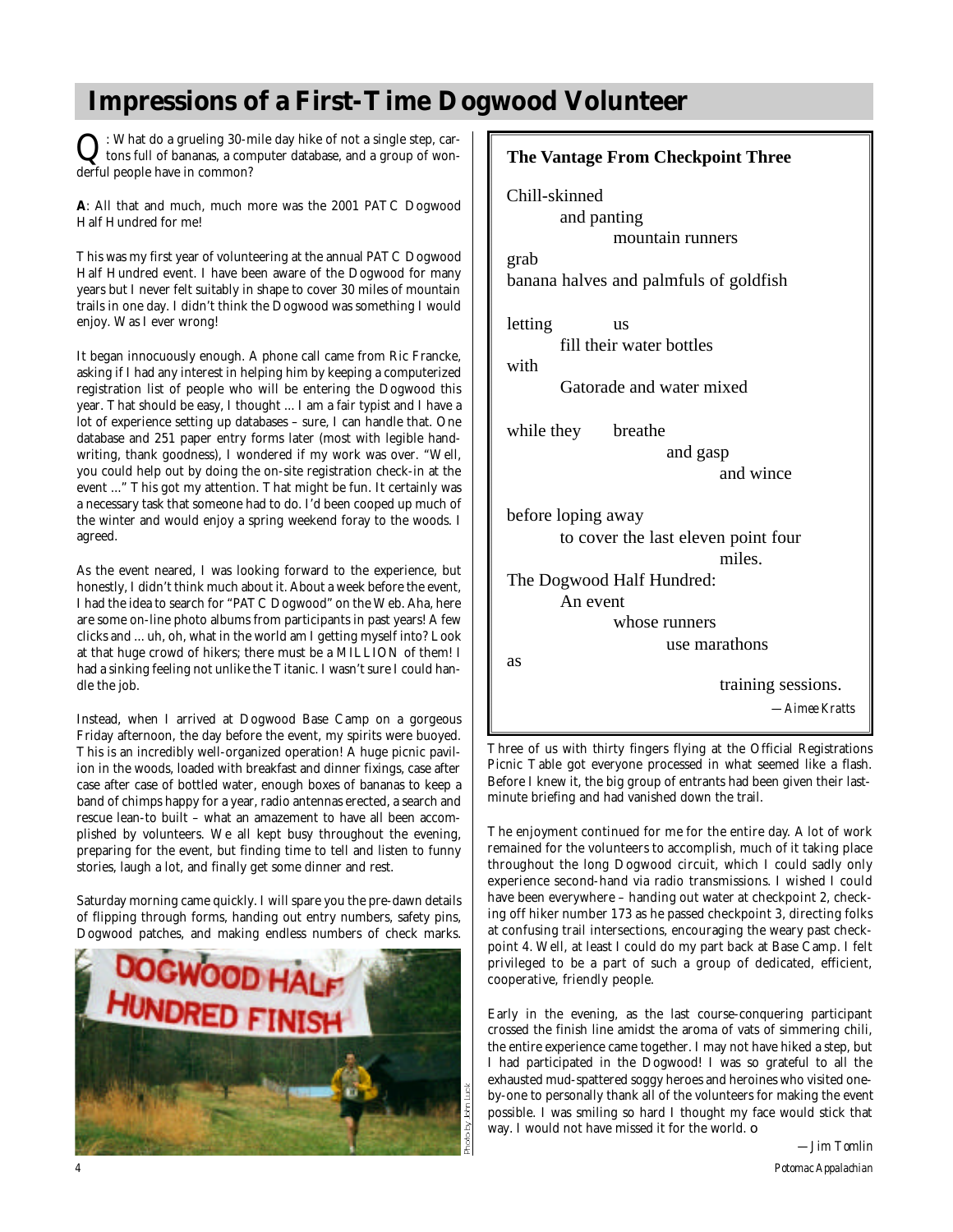# **Impressions of a First-Time Dogwood Volunteer**

 $\int \frac{1}{\sqrt{1-\frac{1}{n}}} \, dx$  was the last of the volunteers to arrive at 8:30 in the checkpoint 3 … and that was at 8:30 in the morning. Judy Smoot, the president of PATC's West Virginia Chapter, was in charge. There were five of us: Judy, me, Sharon, Donna and Sue. Our tasks were to cut up bananas, oranges and apples, put Oreos, Chips Ahoy and Goldfish crackers on plates and mix gallon after gallon of lemon-lime and orange Gatorade.

We set this bounty of fruit, sugar and liquids out on two picnic tables as we watched the racers running by our checkpoint to get to checkpoint 2 first. Many of the runners were really disappointed that they were not allowed to stop and sit at our checkpoint. They had already run 11 miles since 6:30 a.m. Going another few tenths to checkpoint 2 seemed like torment to some.

Along with our duties of making sure that the runners were fed and watered, we had to keep track of them. One volunteer managed the Check-In clipboard. When a runner arrived, the volunteer was supposed to note the runner's number and arrival time. I took the Check-Out clipboard in order to note a runner's number and departure time, and to note drop-outs. This bookkeeping may seem overly administrative, but it's was very important to keep track of all the runners' locations to make sure no one was unaccounted for … hurt or lost on a trail.

The weather in the morning on April 21 seemed to be perfect for volunteering. It was 65 degrees and overcast. We were very comfortable at checkpoint 3, if you didn't count the gnats. The runners, however, may have had a different opinion.

![](_page_4_Picture_5.jpeg)

*First place co-finishers, Derick Carr and Scott Mills, looking like they have just taken an afternoon stroll.*

The first runners through checkpoint 3, 19.1 miles into the race, were numbers 24 and 39. They arrived at 10:09 a.m. Clearly interested in winning, they spent less than a minute at the checkpoint re-supplying with water and Gatorade, then taking off at a fast pace up the hill. The third runner came in a few minutes later and spent very little time with us as well. These three leaders were already a half-hour ahead of everyone else. (For the sake of statistics, the first woman arrived at the checkpoint at 11:25 a.m.)

Sometime after noon it started to rain. And the bulk of the runners began to arrive. They were wet, cold, dehydrated and had some blisters to tell tales about. The medical volunteers went into action. Shoes were untied. Socks were peeled off. And abused feet were exposed. There was much discus-

sion of blister care (to drain or not to drain, that is the question). Small cuts and abrasions were cleaned. There was even a space blanket or two unrolled to cover shivering participants who'd decided that 19.1 miles was quite enough to hike in one day thankyou-very-much.

The medical volunteers were amazing. They knew when it was time to question a runner hard about the wisdom of continuing and when it was time to patch someone up as quickly as possible to let them go on. One of the medical staff even volunteered to stand at the roadside for a couple of hours in the rain just to make sure that that the race participants got across the road safely, because after 19 miles, some runners were a bit dazed.

The runners themselves reported some snow still remaining on the ridges and periods of light rain. They also declared in great numbers that navigating the rocks along the trails was quite a challenge. The quote I heard most was, "God, my feet are killing me. How long to the next checkpoint?"

The funny thing about the runners was that despite all the rain and physical pain and competition, everyone was in a great mood. Sometimes the runners were incredibly wry about the whole situation. As part of my job I had to ask over 200 people, "Checking out and going on to checkpoint 4?"

The best answer was, "Yeah, I'm going on to checkpoint 4. I don't know why I'm going to checkpoint 4, but yeah, I'm going there."

Probably, the most honest guy in the race. ❏ *—Aimee Kratts*

# **Impressions of a First-Time Dogwood Participant**

 $A$  few weeks ago I took a nice walk in the mountains. That's a big deal for me. mountains. That's a big deal for me. With young kids in baseball and soccer, a 4 hour drive to the hills is a rare treat.

Anyway, my walk in the woods. I was really looking forward to my commune with nature; no kids, a nice spring day, (hopefully) lots of birds, butterflys, flowers and other new growth. I got an early start and was careful about preparations. I had my route all mapped out and no other commitments to interfere with my day's sojourn. The weather was promising, and I was eager for a nice long stroll. Well, almost.

For some reason, I guess a mid-life thing, I decided to enter this year's Dogwood Half Hundred. (Actually, I was prompted by my best friend, who ditched me early in the event.) I thought it would be a nice spring tonic of sorts; a good motivator to shed some pounds and get in better shape. Hey I've done some hiking. I've walked more than 20 miles in a day – with a full backpack. How hard could this be? We signed up and I started training for the event.

I like a good challenge, and I figured, with some serious training I could do it. So about seven weeks before the the Dogwood I start-

ed hitting the treadmill every other day. My short days were seven miles of walk/running. On off days I did weights. I got myself a new pair of fancy sneaks and set about to lose some weight. I worked hard and fairly quickly saw results. But seven weeks is not a lot of time when you've not been in great shape for a while. And I really didn't want to get injured.

So, on the day of the event, I'd done all I could. I was excited and nervous. It was very reassuring to see other participants who looked more like me than like ultra-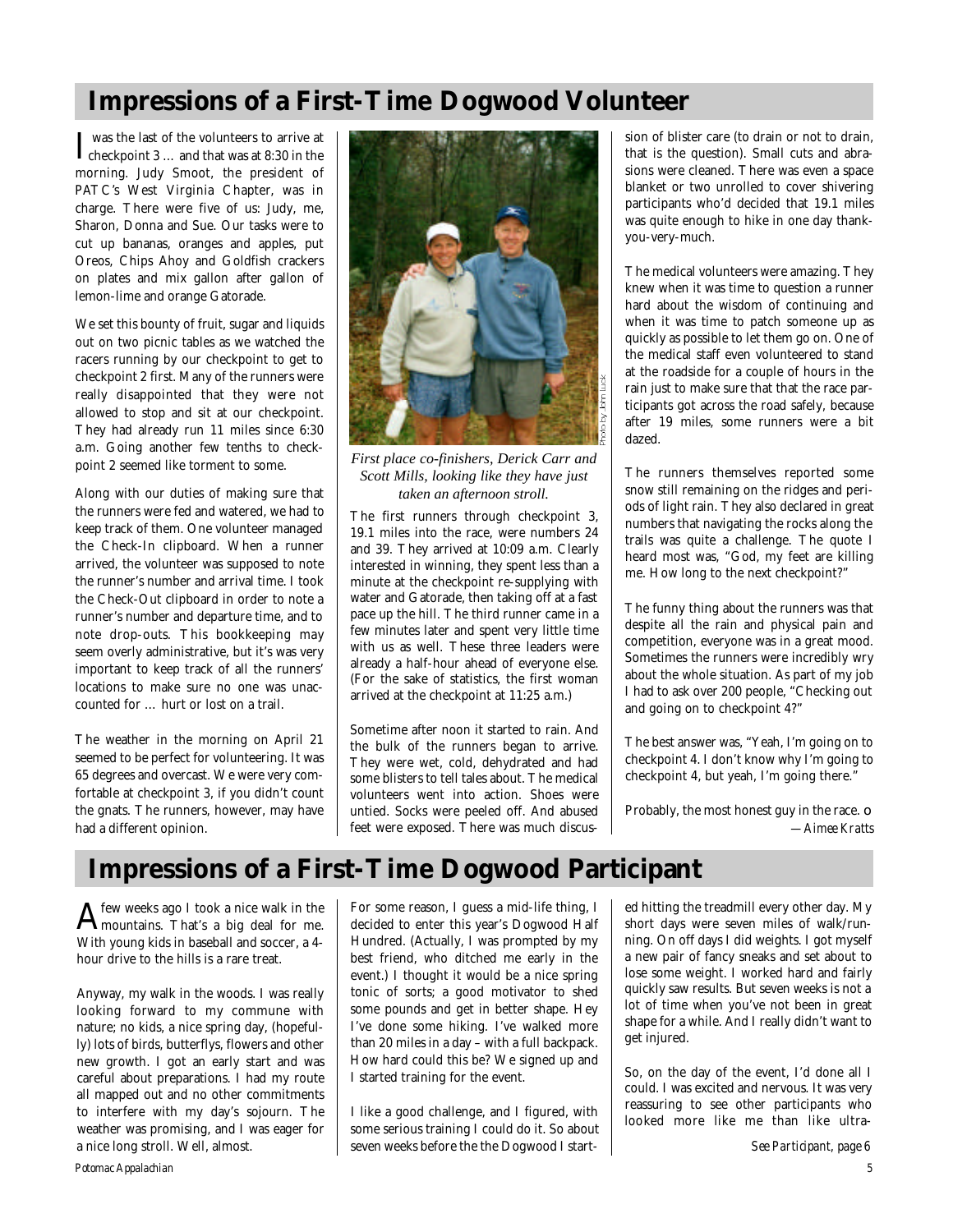# **Impressions of a First-Time Dogwood Participant**

### *Participant, from page 5*

marathon athletes. A few fellow PATC members who knew the route had told me that I could make it if I just kept a steady pace. Although it's not classified as a race, for those of us who don't train for marathons or extreme sports, this was a race against the clock. You see, there are cut-off times, so if you don't go fast enough you get the boot. My best friend was certain we'd have no trouble keeping the approximately 3 mph pace throughout, and for insurance, we'd run as much of the first 10 miles as we could. I was determined to finish.

The first section was like rush hour. It was single-file most of the way, with 250 hikers on a 3-foot-wide trail. Passing was only achieved with very careful planning, and some degree of offense. Cutting ahead three or four people only netted about 15 feet. Not worth it. But the pace was good, except for the occasional emergency braking. Unfortunately, the pace was not as swift as we had hoped, and we came into the first checkpoint with only 10 minutes to spare. Not a good sign. Who wants to prepare all that time, work that hard, to get disqualified because you walk too slow? I wasn't happy, but my friend panicked. We had run virtually none of the first five miles – mostly because it was too crowded, but also because it was a minefield of rocks! I wasn't expecting a paved path – but at least some relatively flat soil. Wishful thinking!

So the next section was our opportunity to gain time. We ran everything we could. The crowd was a little thinner and we started to feel better about our chances of finishing. We were still relatively fresh and running wasn't too bad, except for the rocks. The first time I fell I was lucky enough to land in mud, but the second time was all rock. I realized that after walking for more than 10 miles, running downhill in rocks was a bad idea which could prevent me from finishing.

At the second checkpoint we had gained about 30 minutes and my panicked friend left me. I still felt relatively fresh and thought I could make it if I kept a steady pace and didn't stop. Even though I had just started to feel a couple of hotspots I wasn't concerned enough to rest at this checkpoint, even to eat/drink/change socks. Making up that time was just too hard to do.

The next section was long and hard. And even though I had not finished even one bottle of water in either of the two previous sections, I drank both bottles before I was half way through the third section. There was a monster hill, and I've always been particularly weak on uphills. And in this section it became quite clear that I had two blisters. A refreshing sprinkle started on the way up the hill, but at the top it turned into a cold, windy drencher. A short while later I experienced some strange leg cramps and dizziness. Although I had tried to stay hydrated I was not careful enough early on. I'll know better next time. I was so thankful to run into a wonderful volunteer at the end of the ridge who was giving out water. What timing!

The final three or so miles of that section felt like five, and arriving at the checkpoint, 19 miles into the Dogwood, was a great relief. Before I started the race I had decided that if I was able to make the cutoff times through this checkpoint, I would be sure to make it barring injury. But I realized during the event that if I made it to checkpoint 3, I could stop the walk and still feel really good about what I had accomplished.

At checkpoint 3 my priority was blister treatment, to make the last 12 miles bearable. So I put my aching feet into the hands of an ICU RN with a syringe. It wasn't the most pleasant memory of the trip, but I sure am grateful for her help. She cheered me up (said my chief complaint was crabbiness) and gave me enough aide and rest to continue on.

The next hill was with the assistance of a fellow hiker, who set a swift and sure pace up the climb. I was doing a bit of huffing, but by matching his stride I made it up in fairly good time. I'm glad I didn't know what was ahead because I was tired. A number of rock slides presented the next challenge. I kept thinking how much my kids would like that part of the course. But my legs were bruised and aching, and it was hot. Funny how just a couple hours earlier I was cold and wet. Unfortunately, it was also rocky, and the going was tricky.

I came across a volunteer who was guiding us onto the right path (again). He had been out there all day, probably 10 hours at this point. Without his help I'd probably would have ended up in West Virginia. Anyway, he said it was another four or five miles to the next checkpoint. I was disappointed, but checked my watch and realized that unless I twisted an ankle or got injured in some other way, I was probably going to make it. I had slowed down a bit over the course of the day, and knew I needed to keep up the pace. But after 23 or so miles, it's just hard

to walk swiftly. Well, really, it's just hard to walk.

When I was about two miles (so I thought) from the checkpoint, at the top of a steep downhill, I came across a sign saying it was 4.6 miles to Elizabeth Furnace. I thought that was the location of checkpoint 4. I had less than an hour and a half before the cutoff, no way I could make it almost five miles. I threw caution to the wind and started running downhill with everything I had left in me. I can't believe I didn't break a leg or ankle. I made the next mile fairly quickly, and came back up on the man who had paced me up the big climb out of checkpoint 3. He remarked on how much time I'd made up, I guess he knew about how far behind him I'd fallen, and said it was only about another mile to the checkpoint. What a relief! Can you imagine making it that far only to be disqualified? But in reality, we had a couple of miles. No matter. The cheerleading squad who met us at checkpoint 4 was fantastic. I opted for a rest and food before leaving, no longer worried about whether I was going to make it. It was only a few more miles, through a few streams, and chili was waiting!

I finished the walk exactly 12 hours after starting. I walked the whole time fairly hard, and even did some running. I came through with no serious injuries and felt O.K. at the end. And I met some great people in the process. All-in-all it was a great experience.

My friend and I were sore starting about five minutes after the event, and it took four days to be able to walk down my stairs facing forward. Running shoes were out of the question for over a week. I have never laughed as hard as I did on the day after the Dogwood when my friend and I tried to get out of the rental car and climb a 6-inch curb. I wanted a challenge and I got one.

I can't say enough for all the volunteers who made this event not only possible, but a well-coordinated affair. They got up every bit as early as the participants, sweated at least as much, and were out there all day. What a wonderful bunch of people. I'm not alone in saying that I'm incredibly grateful.

So I took a walk in the woods recently. I didn 't see much flora and fauna, mostly geology, but it was a good time. This event will be a spring ritual for me for years to come. And for those of you who didn't quite make it, don't give up. There's always next year.  $\Box$ 

*—Linda Shannon-Beaver*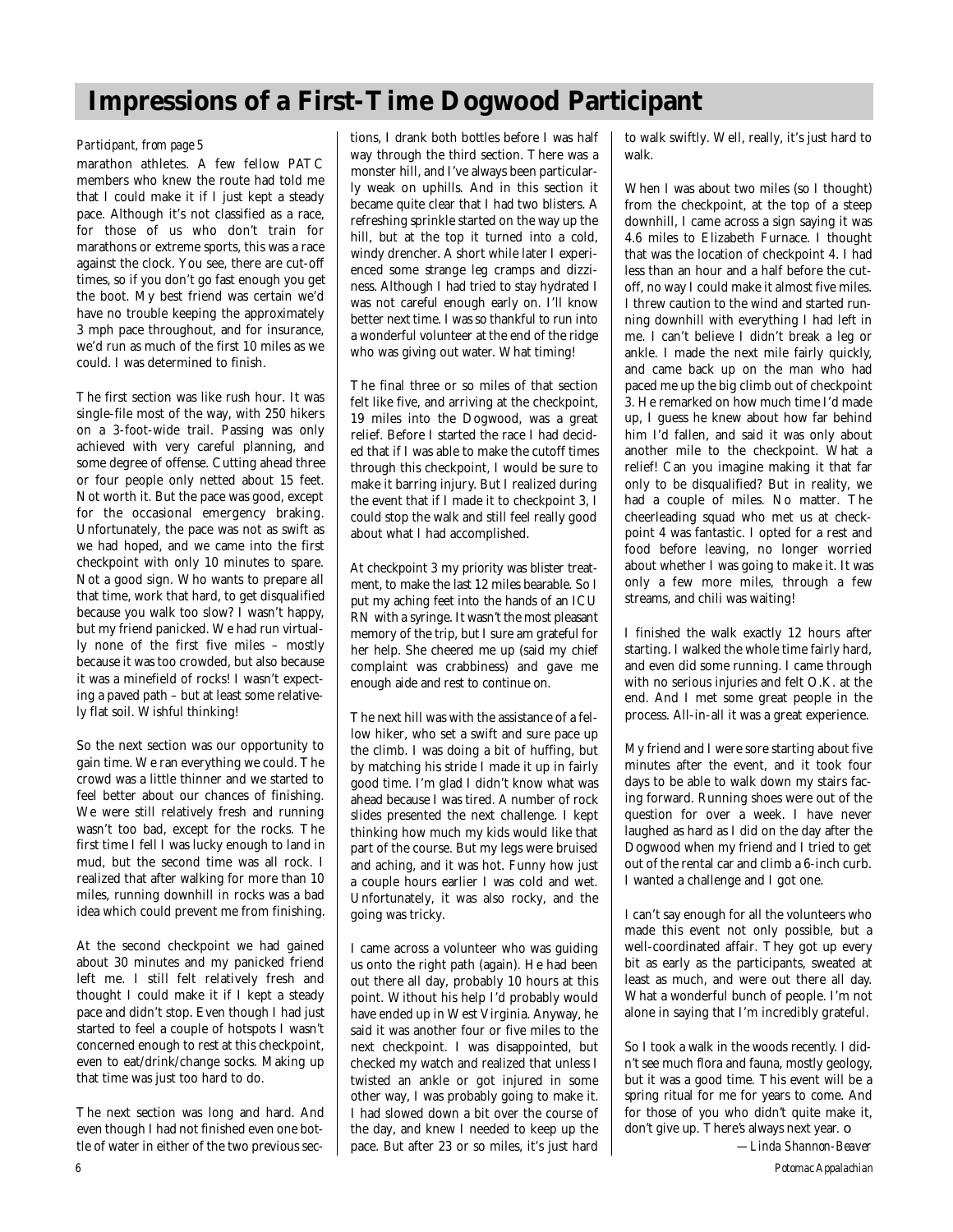# **Blackburn Summer BBQ is Here!**

The annual Summer BBQ at the Blackburn<br>Trail Center is back after a hiatus for ren-The annual Summer BBQ at the Blackburn ovations to the center. Come join us for hiking, relaxing and delicious "Texas-style" BBQ. (For a schedule of events, see May PA article.) The Trail Center accommodates approximately 30 people in bunkrooms and there is plenty of room in the campground for tenters. Bring

your lunch on Saturday; dinner Saturday evening and breakfast on Sunday are included. The cost of the BBQ is \$25 for adults and children 15 and older, \$7 for children 5-14, under five years old free. Please mail the attached registration form along with the appropriate fee to Caren Rothstein at 3225 Highland Lane, Fairfax, VA 22031. Registration forms must be received no later than June 18. Maps and additional information will be forwarded to you. Volunteers are welcome and needed for several activities. If you would like to assist with this event or have any questions, please call Colleen Geraghty at 703/751-3214 or Caren Rothstein at 703/560-1361 before 9:00 p.m. Caren may also be reached at imshemish@aol.com. ❏

| Blackburn Summer BBQ Registration — Saturday and Sunday, June 23-24, 2001                                                                                                               |                                                           |               |
|-----------------------------------------------------------------------------------------------------------------------------------------------------------------------------------------|-----------------------------------------------------------|---------------|
|                                                                                                                                                                                         |                                                           |               |
|                                                                                                                                                                                         |                                                           |               |
|                                                                                                                                                                                         |                                                           | (evening)     |
| Number of adult/children over 14 reservations:                                                                                                                                          | ( $\oslash$ \$25.00 each)                                 | $\mathbf S$   |
| Number of children ages 5-14:                                                                                                                                                           | (@ \$7each)                                               | $\mathbf S$   |
| Number of children under 5:                                                                                                                                                             | (No charge)                                               | $\mathcal{S}$ |
|                                                                                                                                                                                         | Total enclosed:                                           |               |
| Please mail reservation form and check to: Caren Rothstein at 3225 Highland Lane, Fairfax, VA 22031.<br><b>IMPORTANT:</b> Please be sure to make your check payable to Caren Rothstein. | Registration forms must be received no later than June 18 |               |

# **Check Out Bob Pickett's Appalachian Mammals Website**

Did you know: John James Audubon,<br>after the success of his 'Birds of North after the success of his 'Birds of North America', prepared a similar book on mammals called 'The Quadrupeds of North America'?

| ■ Coyotes, wolves and domestic dogs can |  |  |  |  |
|-----------------------------------------|--|--|--|--|
| interbreed? So can bobcats and domestic |  |  |  |  |
| cats.                                   |  |  |  |  |

■ Whales evolved from early wolf-sheep mammals? Carl Linnaeus erroneously assumed the eastern mole was an aquatic mammal and gave it the species name aquaticus, based on the webbed feet and note that the dead specimen had been found in the water?

■ The common water shrew can literally run across the surface of water?

■ Opossum are resistant to the venom of rattlesnakes?

■ In the five state area of PA, MD, WV, VA and NC, last year's harvest included 5,327 bear, 14,141 mink, 962,770 deer and over 5 million total game animals?

■ Coyotes can be found in every county in this same five-state region?

■ Elk are being reintroduced throughout many eastern states, including the Great Smoky Mountains National Park?

■ Wild boars are wreaking havoc in the Great Smoky Mountains National Park? Snowshoe hare and porcupine can be found in West Virginia? Bobcats are making their *Potomac Appalachian 7*

way to the Washington, DC suburbs? The Shenandoah National Park has the highest density of black bears of any National Park in the country? Mountain lions can be seen in both the Shenandoah and Great Smoky Mountain National Parks? Plains buffalo, once found in most eastern states, including Virginia, were mated with domestic cattle by the early settlers, with the crosses capable of p roducing significantly more milk than either species? The number of teats on many mammals can vary? Red fox and beaver mate for life?

All these facts can be found in Bob Pickett's new website on Appalachian Mammals.

A new website has been created providing regional information on the 71 species of mammals that reside in our central and southern Appalachian mountains. Focusing on the five-state region of Pennsylvania, Maryland, West Virginia, Virginia and North Carolina, Bob has worked with State Game officials to present an up-to-date picture of the status of mammals that can be found while hiking or camping in our eastern forests.

Information on each species is presented in a standard format providing local information on species location, size, habitat, diet, social structure, dens, breeding habits, tracks, and scat, as well as other noteworthy items of interest gleaned from over a dozen major reference books, magazine articles,

various master's thesis, and numerous conversations with researchers, staff from the Shenandoah and Great Smoky Mountain National Parks, state game specialists and biologists.

In addition to the standardized listing of specific species characteristics, various subjects are presented which provide information on the following:

■ The evolution of mammals and an indepth investigation of the evolution of carnivores, including a chronological time line of the developments in the evolution of mammals,

■ State game harvests and State-by-State listings of mammals and identified State and Federal threatened and endangered species,

■ A review of John James Audubons' book on the mammals of North America (prepared after his seminal work on the Birds of North America),

■ A special discussion of hibernation and other winter adaptation by mammals, and

■ A listing of links to additional interesting websites providing information on mammals.

This site will be continually updated with additional regional-specific information as it becomes available. Please bookmark this site, found at www.bobpickett.org. ❏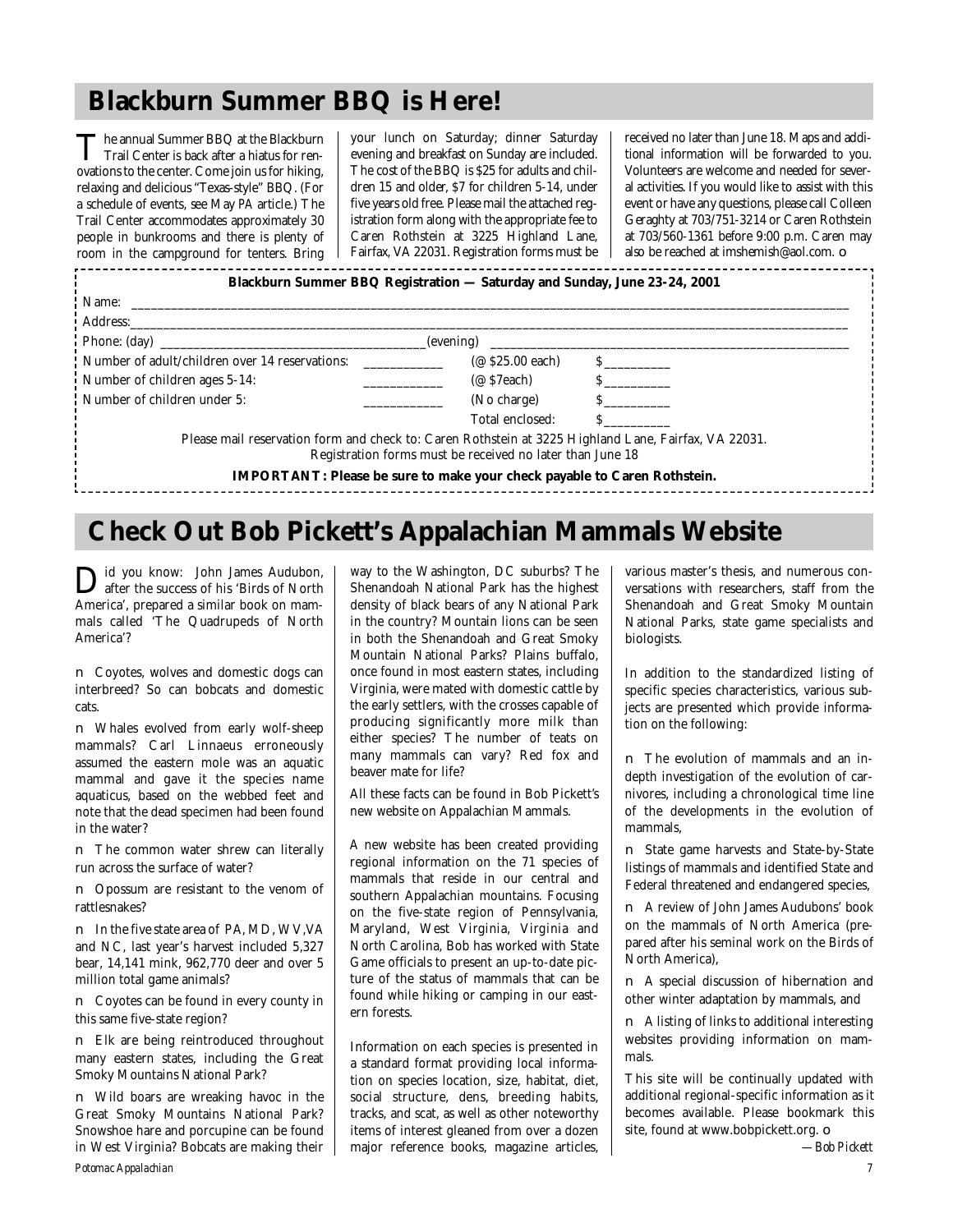### *Young Hikers, from page 1*

to wear a pack of at least 10% of his body weight for 50 miles. His was actually closer to 20%, but he still thought it too light. (Don't we all do that?) He's a little guy, but all heart. We got a late start and had to really high-tail it to make our first night's destination. I had the lucky designation of taking the first fall, but he quickly caught up and surpassed me grandly. He thought it was funny though, thus beginning the FOYB (fall on your butt) Club. We kept score thereafter, and he reached 32 points. I'm not sure if he was being careless or masochistically competitive. He did win.

There were so many stories from that trip we'll tell for years, like the song he wrote called: "Delicious horse pies, they are so good." Ryan discovered his primordial hunting instinct and went seeking shelter mice via flashlight. There were some tough times too, when dad was pushing the little guy a bit more than he could tolerate, but the promise of a cold Mountain Dew at the end of the trail, and the constant adventure around every turn kept his spirits up and made for a good time for all. Perfect weather and a fairly easy terrain were welcome details for this trip.

Later in the summer we squeezed in a slightly shorter circuit around Peddlar Dam, which was mostly memorable for the extreme amount of water that fell on us for most of the trip. But it was enough for the Presidential patch, which he sewed on his customized backpack proudly. I hope he wears that patch on our thru hike one day.

![](_page_7_Picture_4.jpeg)

*Ryan and Mike Beaver, spending some quality time together.*

These trips took a little more planning than most. We weren't sure about some things, but stayed open-minded to change. Some things we learned about backpacking with your young ones:

❏ Push a little, but be very conscious of your children's limits. We planned a circuit which could be modified if it was too long or too short. We let our son set the pace. We did 6- 10 mile days, with moderate elevation change. And we took *plenty* of rest stops. I don't think once an hour, for 5 or 10 minutes, is too frequent.

❏ I can't imagine anyplace not full of adventure for a child, but we intentionally looked

![](_page_7_Picture_9.jpeg)

# **Here Comes the Next Generation**

I have been hiking along the AT since the ripe age of two. I want to pass on my passion for the outdoors to my niece, Emma, who is 1-1/2 now. I told my sister and brother-in-law that I want to take them camping for the weekend this summer. As my brother-in-law was explaining that he will not go camping unless there is a place he can plug in his lap top, turn on the TV and watch HBO and have a heated bathroom, my niece walked out of my room with my trekking poles. "It's a sign" my sister laughingly said. "She's going to be a tree hugger just like her Aunt Cherie."

*—Cherie Hunter* 

for hikes involving lots of points of interest, especially stream crossings and rocks.

❏ Make sure their water bottle is somewhere they can reach it easily.

❏ Comfortable shoes are a must. Don't buy new shoes just before a trip. Make sure they have been broken in and fit well. Don't neglect socks either. Make sure they fit, and will offer all the comforts that yours do.

❏ We modified a school backpack for Ryan. It worked great. Lots of padding made it comfortable. We checked out child-sized backpacks but they were for the most part too large for the load he was to carry: his clothes, and some food. Basically, light large stuff. And his pack still wasn't full.

❏ A little bribery can be a good thing when the going gets tough. Our choice is jawbreakers and mints.

❏ Contests and songs are a great distractor. We came up with a couple of really fun contests which were time-consuming. But, actually, most of the entertainment was thought up and provided by Ryan.

❏ This is a good chance to educate. Teach your children safety first, but don't forget trail etiquette, and all about nature.

❏ Make sure it's fun. These are our future keepers of the woods. Don't neglect to teach them to love the outdoors as you do.

I think Ryan will forever remember with joy our first backpacking trip. He (and we) learned a lot, and had a great time. And, I think he was just old enough to complete a trip he could be proud of. I know his mom was sure proud of *his* walk in the woods. ❏

*—Linda Shannon-Beaver*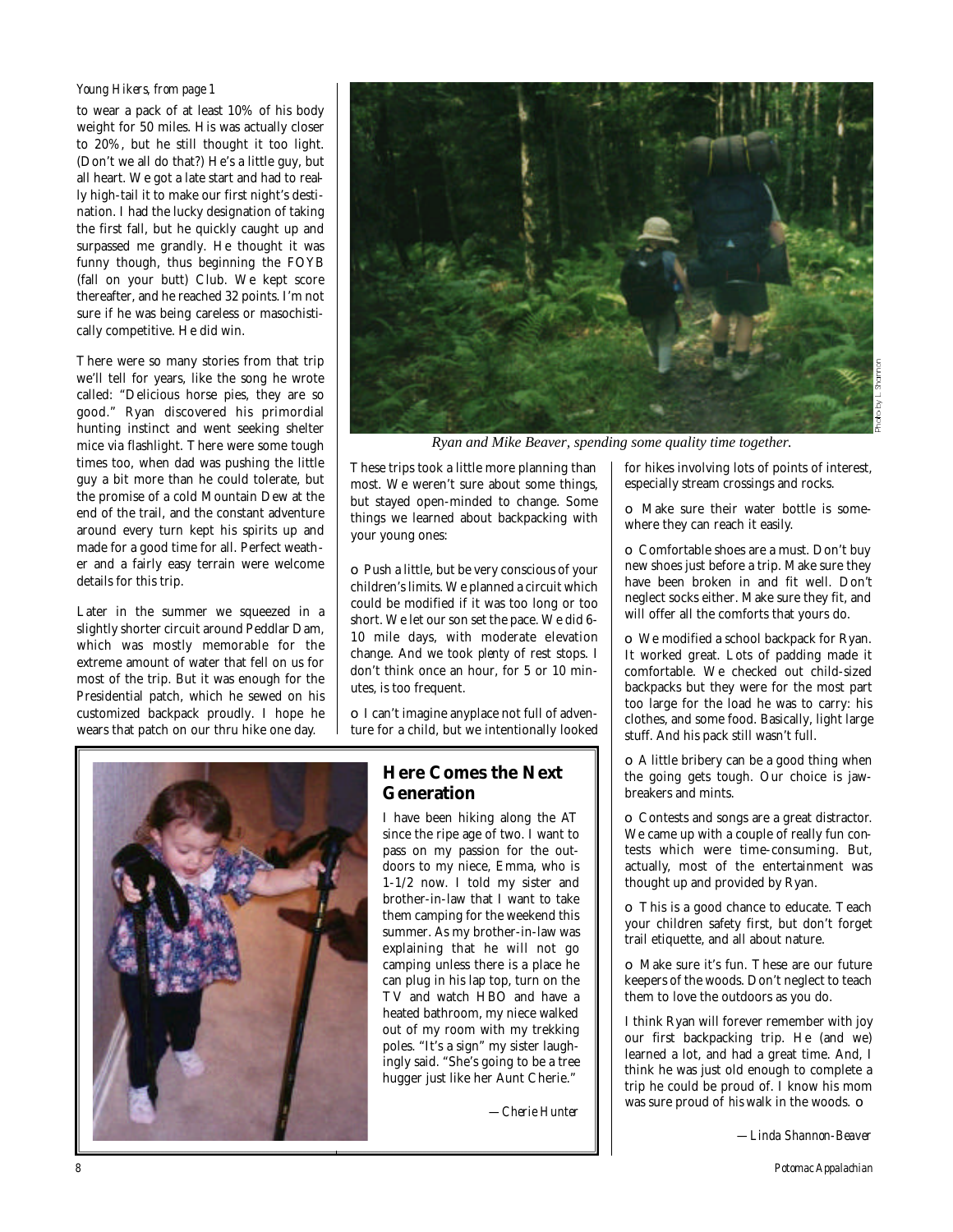# **The Ladybugs Visit our Cabins**

*Ladybug, Ladybug, fly away home. Your house is on fire and your children are gone. (And please leave our cabins alone.)*

 $A<sub>to</sub>$  mind when dealing with the children's nursery rhyme may not come onslaught of the Asian lady bird beetle, a.k.a. Halloween lady beetle, Japanese lady beetle, and Asian ladybug. The little buggers swarm into hiding places in the winter to hibernate. If they can't find a place to hibernate, they'll collect in vast numbers and, as a lot of our cabin users are aware and write about in logbooks and condition reports, they infest our cabins. Reports indicate that beetles clustering on the sides of buildings usually leave voluntarily in a few days or weeks. In the spring, they'll swarm again to get outside to look for willing mates. Once back outside, they will then disperse to chomp down on their favorite food – aphids (as in the wooly adelgids that infest and kill our hemlock forests). Some sources indicate that they have picky appetites and prefer to munch on wooly adelgids over other types of aphids. This is a good thing.

Initially they were introduced in 1979 to combat the proliferation of tree-inhabiting aphids in Louisiana. By about 1994, the Asian ladybug had spread throughout the eastern part of the United States. Our native ladybugs have natural predators like birds, and they will die out over the winter. The Asian ladybug, however, does not die out in the winter, has a life cycle of three years, and procreates abundantly. There is no known predator since they are brightly colored (which most animals know is a good indication that they're toxic or don't taste real good), and they give off an offensive smell (to you, me, and the birds) associated with a secretion emitted when they're agitated. This secretion, an aggregation pheromone, attracts other Asian ladybugs by the thousands to a favorable shelter for the winter. That's why you see so many in one place.

According to an information sheet distributed by the Department of Entomology at the University of Maryland, College Park, prepared by John A. Davidson, the following points should be considered.

- They are beneficial ... biological control.
- Adults and immatures eat other insects.

![](_page_8_Picture_7.jpeg)

- They don't hurt people.
- They don't bite or sting (although some have said they have been bitten).
- They overwinter as adults.
- Adult beetles look for a sheltered place to overwinter. Once such a place is found, the beetles give off a chemical scent, which attracts other beetles – which is why sometimes thousands of beetles will be found in the same place.

## **Biology**

- Eggs are laid in the spring.
- Larvae develop into adults in about one month.
- Old and new adults will look for the overwintering site in October.
- It has been reported that adults may live up to three years.

## **Where did they come from?**

■ Most species are native to this area. Some others have been introduced as biological control agents over the past 100 years.

## **Where are they now?**

■ From Maine to Louisiana.

## **What do I do?**

- DON'T SPRAY THEM!!!
- Sweep or vacuum them up put them outside in the woods, leaf pile or brush pile to overwinter.
- Hiding places can be constructed with boards, cardboard or brush and leaves.
- Repair torn screens or caulk the cracks through which they enter the house.
- Since these beetles are attracted to lights, caulk around windows, pull shades, and keep outdoor lights off where possible.
- Install screens on attic and basement vents.

An article by Christine Woodside in the March/April 2001 Appalachian Trailway *News* focuses on the plight of the hemlock

forests along the Appalachian Trail in the battle of survival against the wooly adelgid and the introduction of the Asian ladybug to combat them. It's a slow going process, but a promising success story. You have to ask yourself this – for a little inconvenience putting up with these little creatures, isn't it nice to know that they may be the sole reason our hemlock forests will survive the wooly adelgid? Also keep in mind that after the population of aphids reduces, so will the population of the Asian ladybugs.

There isn't much the overseers of our cabins can do about ladybugs other than take the measures listed above. But you as renters can help out by just brushing or scooping them outside. We certainly won't be using chemical insecticides to eradicate them, but we will be keeping our eyes out for some product that may be used as a repellent. Please be considerate of others using the cabins who may be sensitive to insecticides. For additional information on how best to deal with them, you can call the University of Maryland Home and Garden Center at 800/342-2507. ❏

> *—Patricia Fankhauser Membership and Cabins Coordinator*

*A special thanks to Tom Lupp, PATC's AT Corridor Manager, for supplying the articles and pamphlets from which this information was drawn.*

# **PATC Trail Patrol Presents Hike Leadership Training**

# **July 28-29, 2001**

The Trail Patrol is hosting a Hike Leadership Training course on July 28 and 29 at Prince William Forest Park. The two-day course uses classroom and hands-on instruction to teach participants the essential skills for leading safe, enjoyable hikes with minimal environmental impact. The topics to be covered include: Medical Emergencies, Planning, Personal Equipment, Leave No Trace, Leadership Skills, Standard Procedures, Emergency Procedures, and Navigation and Map Reading.

For more information contact Ben Fernandez at 703/222-8249 or go to our website: www.trailpatrol.patc.net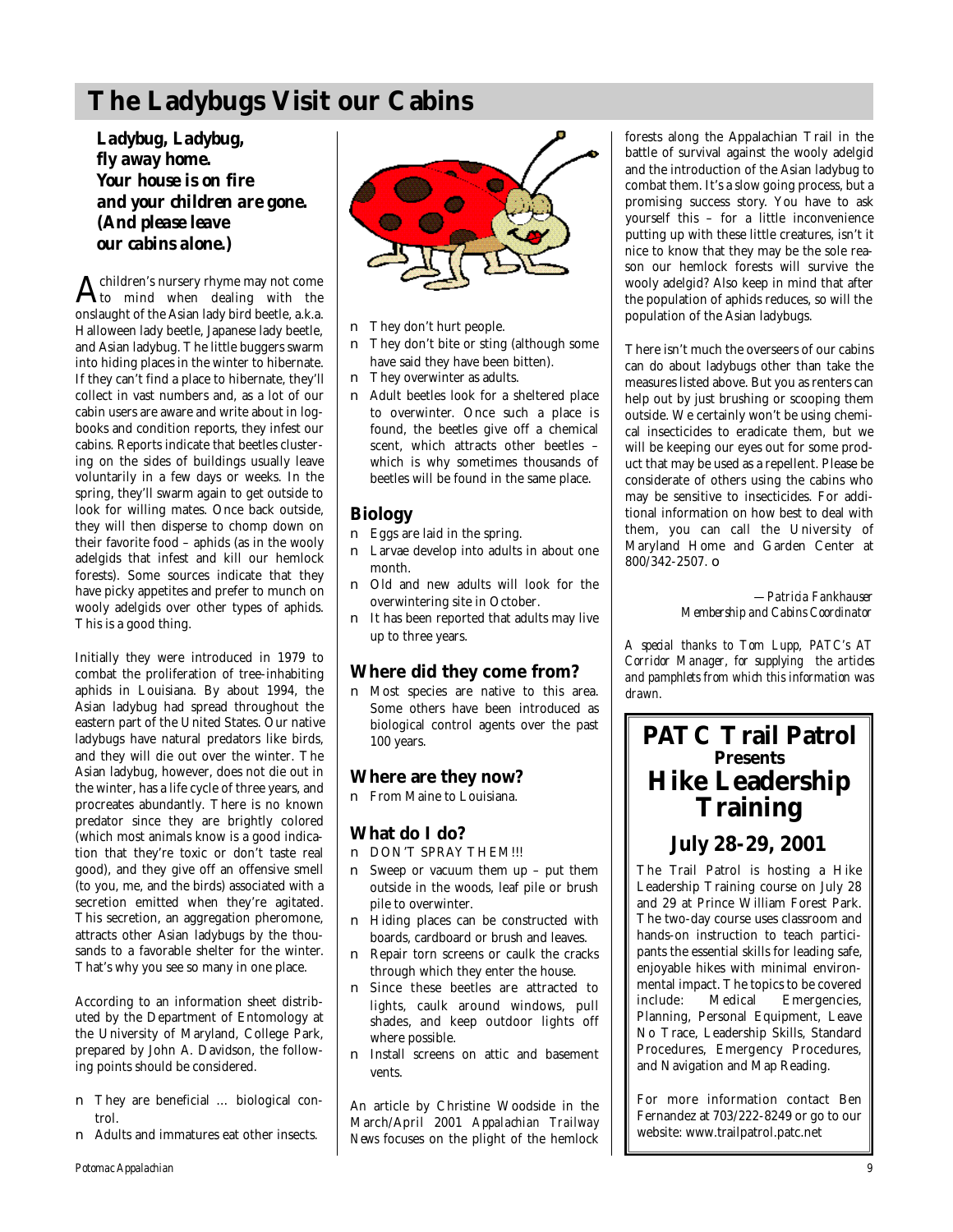Charlottesville Chapter<br>The Charlottesville Chapter hikes every Saturday, summer, winter and in between. Hikes are about 8 miles. Trail maintenance is usually done on the last Saturday of the month. Meet at Sprint parking lot, 2307 Hydraulic Road at 9 a.m. with food and water for the day. We hike trails in the Southern, Central and occasionally Northern Districts of Shenandoah National Park and in George Washington National Forest. Our Chapter hikes are posted at http://www.patc.net/chapters/char/hikes.html. INFO: Jere Bidwell 804/295-2143, John Shannon 804/293-2953 or Lois Mansfield 804/973-7184.  $804$   $804$   $804$   $804$   $804$   $804$   $804$   $804$   $804$   $804$   $804$   $804$ 

**North Chapter**<br>The North Chapter of PATC conducts monthly trail work trips on the Maryland and Pennsylvania sections of the Appalachian Trail (AT) and on the Pennsylvania sections of the Tuscarora Trail. We also lead hikes on these and other trails. Maryland AT work trips are generally held on the first and third Saturdays-contact Mark Mitchell (mdtrail@yahoo.com), 301/461-7048 for information. Pennsylvania work trips are generally held on the AT on the first Saturday and on the Tuscaroral on the third Saturday-contact Charlie Irvin, 301/447-2848 or Pete Brown (peter.brown4@worldnet.att.net) 410/343-1140. Pennsylvania AT work trips also include an optional Saturday night stay at the Gypsy Spring cabin. Dinner, breakfast, and camaraderie available. For information on upcoming hikes, contact Chris Firme (bncfirme@innernet.net) 717/794-2855. For general chapter information contact chapter president Steve Koeppen (patcnorth@mail.com) 410/756-2916 or visit the North Chapter home 410/756-2916 or visit the North Chapter home page (www.patc.net/chapters/north).

# **KEY to Forecast Activities**

cation. Late changes or cancellations are listed on the weekly information tape (703/242-0965), which is updated on Sunday evening for the following seven days. The Forecast can also be found on PATC's web site at found on PATC's web site at www.patc.net.

- 
- Hiking Trips<br>Backpacking Trips Ĥ
- Backpacking Trips 5S)
- Trail Work Trips Cabin/Shelter Work Trips
- Special Events<br>Meetings
- 

Meetings National Trails Days event

*Note to all hike leaders:* Please ask nonmembers on your hike if they would like to join PATC, then get names and addresses so a Club volunteer can send them information unteer can send them information packets. Thanks!

## **Chapters**

# **Northern Shenandoah Valley Chapter**

sors hikes in national and state parks and forests in the Shenandoah Valley vicinity, open to the public, on a monthly basis except during the winter. Hikes are posted in the Forecast. Other activities are in the NSV Chapter Newsletter. For further information contact Martha Clark further information contact Martha Clark  $($ mbianto nodifinitio 6 $m$ ) 640/666-2101.

# **Southern Shenandoah Valley Chapter**<br>See Forecast (or our link from PATC website) for

work trips and hiking events sponsored by the Southern Shenandoah Valley Chapter. Hikers from the DC area should allow about 3 hours to get to our region. INFO: in Harrisonburg, call Alvin 540/434-6244 or Lynn 540/234-6273; in Waynesboro, call Michael 540/943-8695; in wa y noboloj cali michael 540/943-8695; in  $S$  staunton, call Dons 640/885-4526.

West Virginia Chapter<br>Chapter meeting at Highacre on the first Wednesday of the month. See Forecast for upcoming activities. For information about the chapter or to receive the newsletter, contact Judy Smoot at 540/667-2036 or con tact subjected at 540/667 2006 or www.patoonethamoon...

**Ski Touring Section**<br>The Ski Touring Section has served since 1974 to introduce Washington area residents to crosscountry skiing and to provide cross-country skiing opportunities to experienced skiers. The Section sponsors winter weekend ski trips for all levels of skiers to nearby mountains in Maryland, West Virginia and Pennsylvania, as well as periodic social events year round. INFO: Steve Brickel social events year round. INFO: Steve Brickel

**Mountaineering Section**<br>We're a diverse group of local Washington, DC area climbers. Young and old, male and female, crag rat, sport climber, and alpinist, active and armchair types - we all enjoy climbing in its many varieties. We also share common interest in promoting safe climbing, conserving the outdoors, developing new climbers' skills, representing the Washington area climbing community, and having fun! We provide instruction for those wanting to learn the basics - we're not a school, but we can get you started. We go climbing, either locally or further afield, nearly every weekend. In the winter we organize trips to the Ice Festivals in the Adirondacks and the White Mountains for beginning and advanced ice climbers. For further information contact Mack Muir at 703/768-5724 or at Mack Muir @edisaurus com or at MackMuir@edisaurus.com.

**PATC Midweek Hikes** fast pace; and the Easy Hikers hike 5-8 miles on trails with little elevation change. See below for scheduled trips; check the weekly below for scheduled trips; check the weekly  $t = 0.037$  or  $t = 0.005$  on  $t = 0.007$  or  $t = 0.007$ any changes or additions.

**Other Clubs' Hikes**<br>Capital and Wanderbirds hike on Sundays, traveling by bus and leaving from downtown, with suburban stops as well. Center Club, Northern Virginia Hiking Club and Sierra Clubs hike on both Saturdays and Sundays using carpools, which often leave from a suburban Metro stop. Schedules are available at PATC Headquarters Schedules are available at PATC Headquarters and are published in area newspapers on Fridays.

**Meetings**<br>Meetings are held at PATC HQ, 118 Park Street, Moothigs are held at PATC HQ, 118 Park Street, S.E., Vienna, VA unless otherwise noted.

**Trail Patrol - First Tuesday** will trail ambassadors to the hiking public. They provide a visible, reassuring presence on the trails, educating the public on good hiking practices, minimum impact hiking and camping ethics. Patrol members are trained in land navigation, emergency procedures, radio communications and personal equipment. All patrol volunteers are also expected to become certified in a recognized basic first aid course. Some equipment and uniform items are provided upon completion of uniform items are provided upon completion of training. INFO: Kumait Jawdat 202/328-8137 or see patched and patched and the second second to the second second the second second second and second the second <br>Provided a second second and second second second second second and second a second second a second second sec

( www.patemetrical relation transactory.

# **New Members (PATC) - First Wednesday**<br>7:30 p.m. Curious about the Club? Want to learn

more? The best way is to attend a new Members meeting(but you don't have to be new to qualify). Attend the meeting and find the mysteries of PATC revealed in full. Refreshments will be served. Directions to PATC: Take Rt 23 into Vienna Va and turn east on Park St. (Rt.675) to 118 Park St. on your left. turn east on Fain on <sub>P</sub>ris*tory* to 118 Park St. Journous.<br>INFO Like: Oscialities: 440 / 579 00 / 7 INFO: Liles Creighton 410/573-0067.

### **Meetings**

# **Shenandoah Mountain Rescue Group**<br>(New Members meeting) - Second Monday

7:30 p.m. New members meeting. INFO: Martin 7:30 p.m. New members meeting. INFO: Martin Juenge (mjuenge@rpihq.com) 703/255-5034, then press #5.

**PATC Council - Second Tuesday**<br>7:00 p.m. sharp. The PATC Council meets the second Tuesday of every month to conduct business of the Club. All members are welcome. of the Club. All members are welcome.  $\sum_{i=1}^{n}$  is constant and  $\sum_{i=1}^{n}$  (which is constantly 703/242-0693 x11.1.

**Mountaineering Section - Second Wednesday**<br>8:00 p.m. Second Wednesday of every  $month$ . INFO: Mack Muir at 703/768-5724 or (MackMuir@edisaurus.com) or PATC's website: (Machinal ocalcauracionii) or PATC's Nobelio.<br>(www.note.not/ekontern/eth.nost) (www.patc.net/chapters/mtn\_sect).

# **The Futures Group — Third Tuesday**<br>7:00 p.m. Meets to research, develop, and recom-

mend to membership changes to PATC organization, constitution, and bylaws in order to meet challenges of the new century. PATC members welcomed. INFO: Gerhard Salinger (evger@erols.com) or Walt Smith (wsmith@visuallink.com). Co-Chairs. (wsmith@visuallink.com), Co-Chairs.

# **Shenandoah Mountain Rescue Group**<br>(Business meeting) - Last Tuesday

7:30 p.m. Meet in conference room. INFO: Martin Juenge 7:30 p.m. moetin conference room. Info content and conge (mjuenge@rpihq.com) 703/255-5034 then press #5.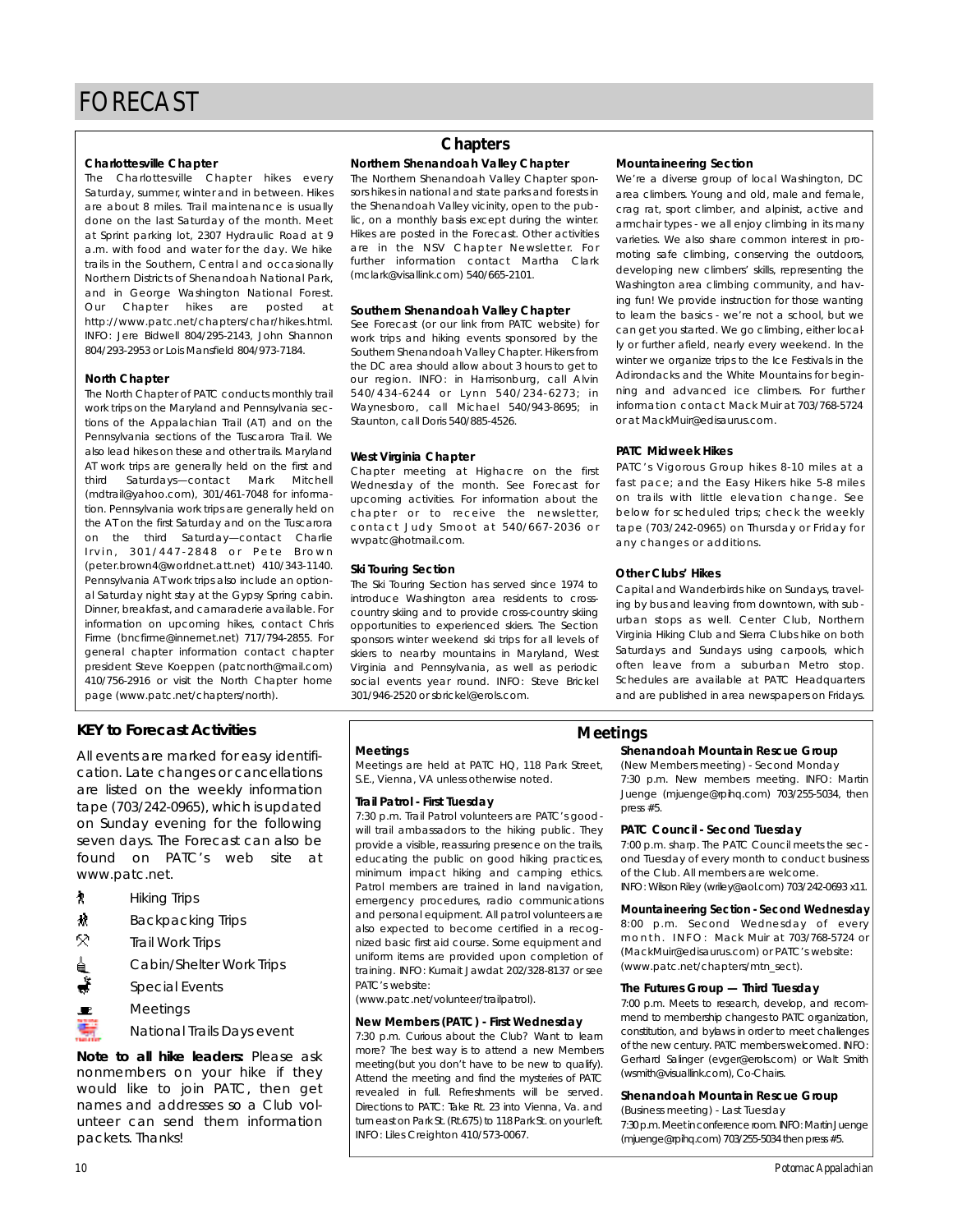# **June**

## **1 (Friday) Headquarters**, Vienna, VA

5:00 p.m. All items for the next issue of the PATC newsletter must be submitted electronically, if possible, to headquarters, or by e-mail to lindashannonb@mac.com. Allow one week for postal service delivery. Forecast events may be epostal service delivery. Forecast events may be emallod directly to PAT-crocodite home.com...

![](_page_10_Picture_5.jpeg)

8:15 - 11:30 a.m. This is the annual National Trails Day work trip in Rock Creek Park. Meet at Rock Creek Nature Center. INFO: Mark Anderson (mhacca@starpower.net) 202/462-7718 or Ranger (mhacca@starpower.net) 202/462-7718 or Ranger

**2 (Saturday)** HATIONAL ₩ **Mountaineers TRAILSDAY** Appalachian Trail, MD

The Trail House in Frederick, Maryland is joining the South Mountaineers for a work event along the Appalachian Trail, followed with a supper. We will meet at Washington Monument Park at 9:00 a.m., spend the day working on the Trail, and have a catered supper outdoors in the late afternoon. INFO: Trail House (Clyde Hicks) 301/694-8448 or e-mail Mark Mitchell 301/691-8116 or e-mail Mail Mitchell<br>(mdtroll@voboo.com) ( m d t r a i l @ y a h o o . c o m ) .

![](_page_10_Picture_10.jpeg)

### **2 (Saturday) HIKE - Northern Shenandoah Valley**

### **Chapter TRAILSDAY North District, Shenandoah National Park, VA**<br>Fox Hollow and Snead Farm Circuits. Enjoy

National Trails Day on a hike appropriate for the entire family in the vicinity of the Dickey Ridge Visitor Center in Shenandoah National Park. Hike the three-mile Snead Farm/Dickey Hill loop (500 foot elevation change) with Walt Smith, author of The Last Orchard, the story of the people who lived on Snead Farm. After passing through the farm (the barn is still standing in the former 250acre orchard farm) we will see good views of the surrounding valleys and mountains from Dickey Hill. Enjoy lunch in the picnic grounds and then hike the 1.5-mile (300 foot elevation change) Fox Hollow interpretive circuit of the former Fox family homestead including the family cemetery. There will be ample opportunity to browse at the visitor's center. INFO: Walt Smith b romse at the visitor's center. Info: Year Smith  $($ wsmithe wsuallink.com) 640/678-0423.

### **2 (Saturday) HIKE - Seneca Creek Greenway Trail (REI, SCGTC, MNCP)**

11:00 a.m. Opening Ceremony and Family Hike. Join REI, the Seneca Creek Greenway Trail Coalition, the Maryland National Capital Parks & Planning Commission and the hardy volunteers who have worked tirelessly in all weather to open three miles of new trail in upper Montgomery County. Hike the newest section of this beautiful stream valley trail that will connect the Potomac River and C&O Canal with the the Potomac River and C&O Canal with the Patukent River State Park! INFO: REPOSITION 7001 or 703/377-7100.

Saturday is National Trails Day so come on out and put in a days work with the Blackburn Crew. Lots of jobs to do both inside and out including work on the blue blazed trails from the Center up to the AT. Reservations/INFO: Chris Brunton to the AT. Reservations/INFO: Chris Brunton<br>702/E40.9070.or Pruce Clendeniel 410/920.7EE0 703/560-8070 or Bruce Clendaniel 410/820-7550.

![](_page_10_Picture_18.jpeg)

# **TRAIL WORK TRIP - ACMO Troubled Central District, Shenandoah National**

**TRAILTERT Park, VA<br>It's June ... National Trails Day weekend! Spring** has sprung ... almost to summer!!! Do you have offspring or friends who are graduating this month? Haven't you finished gradual school? If not, come finish your Masters degree in Treadway Engineering with the Acme Treadway Crew as we work in Shenandoah National Park. We meet at 9:00 a.m. on Saturday morning at a place that is revealed only to the insiders, and in a code, the key to which only they possess. If you believe yourself equal to the challenge, call no later than Wednesday, May 30th. INFO: Don no later than Wednesday, May 30th. INFO: Don White (white different components of  $\overline{a}$ .

### **ATIONAL** æ.  $\overline{R}$  TDAIL WORK TRID - Nor **TRAIL MORK TRAIL MORK CHAPTER Pa. Trail Crew**<br>**Pa. Trail: Trail: PA.**<br>**Pa. Trail: PA.**<br>**Pa. Trail: PA.** ⋥

Set a good example and join the North Chapter trail crew for a National Trails Day work trip. We will meet at US 30 and PA 233 at the parking lot of Caledonia State Park. Departure 9:00 a.m. sharp. Caledonia State Park. Departure 9:00 a.m. sharp.<br>INEO: Cherlie Indo 2017/147-2010 Information in the set of the set of the set of the set of the set of the set of the set of the set of the set of the set of the set of the set of the set of the set of the set of the set of the set of the set of the set o

## **2 - 3 (Saturday - Sunday) C**

A program of the Wilderness Safety Council, this eighteen-hour class includes classroom study, hands-on practice, and results in a two-year certification. The cost is \$140. Registration is limited to 25 people. More information and regisited to 25 people. More information and registration at: http://wiamot.net. Cr. Christophor Tato 7 0 3 / 8 3 6 - 8 9 0 5 .

# **4 (Monday) Bull Run/Occoguain Trail, VA**

3-4 mile out and back hike along the very scenic Bull Run. It is a rugged trail in spots with some steep, but short, ups and downs. Backpacks or walkers only; not stroller friendly. Designed for the under 5 crowd, but all ages welcome. INFO: Lauren Lang c rowd, but all ages welcome. INFO: Lauren Lang  $($  Let  $\alpha$  is a n statistical property  $\alpha$  of  $\alpha$  of  $\alpha$  . Prefer to each company

**5 (Tuesday) MEETING - Trail Patrol, 7:30 p.m.**

# **5 (Tuesday)**

### **North District, Shenandoah National Park, VA**

**Little Devils Stairs, 15 miles, 3500 foot climb. Climb** the stairs to the AT via Sugarloaf Trail, returning by Hull School Trail. Hope to see laurel in bloom. INFO: Chris Nolen (chrishiker@erols.com) 301/469-8931 or Dave Kennamer (dkennamr@yahoo.com) 301/299-9563 before 9:30 p.m.  $301/299$  before 9:30 p.m.

## **5 (Tuesday) REI, College Park, MD**

7:30 p.m. Hiking the Appalachian Trail: The Charmed Corridor. Considered the Everest of long distance trails, the AT has captured the imagination of hikers for over 75 years, particularly those who attempt to hike the entire 2168 miles in one season. Sonja Carlborg, 43, started her throughhike on April 5, 2000, and completed her journey on December 5, eight months later to the day. Join her in a frank and inspirational conversation about preparation, gear, safety, and the myths and joys of hiking the AT. Don't miss this opportunity to demystify the process of long-distance hiking, whether you're out for a week or for a month. ing, whether you're out for a week or for a month.  $\sum_{i=1}^{n} \frac{1}{2} \sum_{i=1}^{n} \frac{1}{2} \sum_{i=1}^{n} \frac{1}{2} \sum_{i=1}^{n} \frac{1}{2} \sum_{i=1}^{n} \frac{1}{2} \sum_{i=1}^{n} \frac{1}{2} \sum_{i=1}^{n} \frac{1}{2} \sum_{i=1}^{n} \frac{1}{2} \sum_{i=1}^{n} \frac{1}{2} \sum_{i=1}^{n} \frac{1}{2} \sum_{i=1}^{n} \frac{1}{2} \sum_{i=1}^{n} \frac{1}{2} \sum_{i=1}^{n} \frac{1}{2$ 

## **6 (Wednesday) REI, Baileys Crossroads, VA**

Same as 6/5 except at Baileys Crossroads. INFO: Same as 6/5 except at Baileys Crossroads. INFO: REI 703/377-7100.

**6 (Wednesday)**

Postponed until Thursday, June 14th. Note also Postponed until multiday, suite 14th. Note also that there will be no meeting in July.

# **6 (Wednesday)**

### **HIKE - Easy Hikers Lake Needwood (upper Rock Creek National** Park), MD<br>Circuit hike of 4 to 5 miles on rolling terrain around

Lake Needwood. Bring lunch and water. Meet at 10:15 a.m. in Needwood parking lot next to boathouse/pavilion (Visitor Center). Directions: From Beltway 495 go north on Rte 97 (Georgia Ave.) about 11 miles. Turn left (west) on Rte 28 (Norbeck Rd.); get in right lane for immediate right on Rte 115 (Muncaster Mill Rd.). Go about three miles; turn left on Avery Rd.; go 0.5 miles to park entrance on right. Take Lake Needwood Dr. to "T" and turn left. Follow signs to Visitor Center. INFO: Frank Berfield (berfield@bellatlantic.net) 301/438-7975 301/<sub>1</sub>38-7975.

# **9 (Saturday)**

**Tuscarora Trail, PA** 

Amberson Ridge Section, Cowpens Rd. to Hemlock Rd., 8.8 miles; 1300 ft elevation gain. This is considered the roller coaster section of the Tuscarora Trail in Pennsylvania. It crosses the Sherman Mountain from Blue Mountain through Laurel Run and Shaeffer Run before ending up at Fowlers Hollow. Before descending into Fowlers Hollow, we will cross atop Amberson Ridge. At Fowlers Hollow we will find the first shelter built on the trail and named after the hollow it sets in. We will ascend Rising Mountain to Hemlock Rd. to finish the hike. INFO: Christopher Firme ish the hiller information children films (bncfirme@innernet.net) 717/794-2855 after 6:00 p.m.

## 9 (Saturday)<br><sup><>></sup> TRAIL WORK TRIP - Massanutten Crew **George Washington National Forest, VA**

As summer begins, we know that you are thinking of the great outdoors and the camaraderie that only other hikers can provide. We can help you avoid crowds and crowded trails! We can show you nature at its best and most beautiful! We can thelp you feel good about yourself and take pride in the support you give to the trail community! Ioin us on Massanutten Mountain as we build waterbars, renew tread, and reconstruct sections on trails which we all enjoy! INFO: Mike Sutherland on trails which we all enjoy! INFO: Mike Sutherland<br>/msutherland@cev.rr.com) 702/E01-0220 (msutherland@cox.rr.com) 703/591-8330.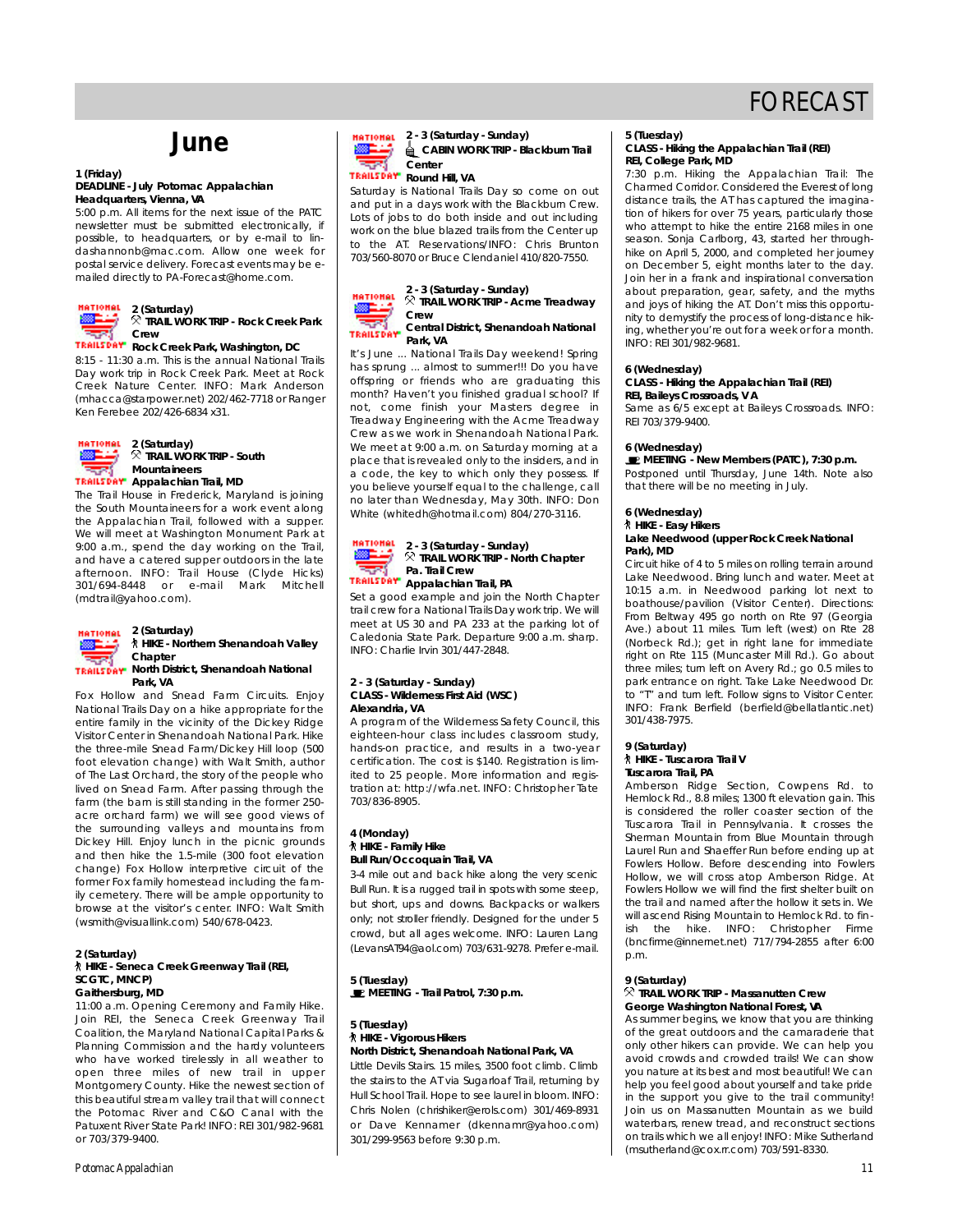# **9 - 10 (Saturday - Sunday)** Per-Lee Tract near Madison, VA

Interested in how new trails happen? The crew will start a new trail-building project on the Per-Lee Tract with the ultimate goal to connect with the SNP trail system. Community dinner on Saturday night. Overnight at PATC's Rosser-Lamb Cabin. INFO: Fran Keenan (outdoorsnow@cox.rr.com) 703/938-3973 or Jon Rindt (jkrindt@erols.com) 540/635-6351  $540, 555, 555$ 

# **9 - 10 (Saturday - Sunday)** Lydia. VA

The Vining Tract Crew meets one weekend a month to work on various projects, ranging from cabin repairs to land management projects. We're now in the midst of constructing a small cabin using logs from an old barn. Come join us and practice (or develop) your log-lifting and chisel skills. Overnight at Conley and Wineberry cabins. INFO: Larry Lang 703/631-9278 or Hugh cabins. Info: Larry Larry 703/601-7270 or Hugh.<br>Poblecon 703/636-9736 Robinson 703/525-8726.

## **9 - 10 (Saturday - Sunday) Cajun TRAIL WORK TRIP - North District**

**North District, Shenandoah National Park, VA** Jambalaya! Work on the AT in SNP and be rewarded afterwards with a fine mix of "theme" cuisine and great camaraderie! I ga-ron-tee!! The North District Hoodlums do 'roll-up-vour-sleeves' treadwork, rockwork and the like by day but are occasionally known to enjoy the fruits of their labor in grand fashion following the day's events at a facility within the park! No experience is necat a facility minimizing park! No experience is necessary and newcomers are always welcome. Check out our website at<br>http://www.patc.net/volunteer/trails/hoodlums/h oodlums.html. Come for the day, stay for the evening's festivities, camp out overnight in SNP lots of options! We meet at Piney River Ranger Station, MP 22 on Skyline Drive, at 10:00 a.m. Station, MP 22 on Saturday morning. RSVP by Wednesday prior. satalaay morning. Rover by Wednesday prior.<br>INFO: Coorde Welters (alwelters@cternewer.net) Info: George Malters (gjwaltersestarpower.net)<br>110/126 2721

### **9 - 10 (Saturday - Sunday) CLASS Land Navigation (REI) REI, Baileys Crossroads and Prince William Forest**

**Park, VA**<br>Saturday 11:00 a.m. - 5:30 p.m. and Sunday 8:30 a.m. - 4:00 p.m. This comprehensive two-day course teaches skills necessary to use map and compass in an integrated land navigation system. The first day is spent in intensive classroom exercises. The second day is spent doing practical navigation exercises in the field to facilitate active learning, and retention of newly learned skills. The course fee is \$75 and includes workbook text, course materials, compass, map, and grid reader. Registration/INFO: REI 703/379-9400 or 301/982-9681.  $703/377/300$  or  $301/302/300$ 

## **10 (Sunday) Catoctin Mountain Park, Thurmont, MD**

We'll hike at a moderate pace to overlooks at Chimney Rock, Wolf Rock and Hog Rock on trails that are rocky and often steep. Length is about 8 miles, but you can choose a 5-mile option. This is a joint hike with K9Trailblazers (K9TB) so well-behaved dogs are welcome as long as you keep them on leash and scoop after them. Maps and chocolate and dog biscuits provided at the trailhead, but bring lunch, snacks, and water for you and your dog. Visit the K9TB website www.k9trailblazers.org. INFO: Pat Fuhrer (psfuhrer@earthlink.net) 301/482-2468 or Jeff ramer (psiamere camimimitety compozition of Sen<br>Polognoso (ibolo@gatoway.not) 410/247-4424 Bolognese (jbolo@gateway.net) 410/247-4434.

**11 (Monday) MEETING - New members (Shenandoah Mountain Rescue Group), 7:30 p.m.**

# **11 (Monday) Burke Lake Park, VA**

Stroller friendly 5 mile hike around the lake, with a playground stop near the halfway point. After the hike we will have a picnic lunch and ride the mini-train and carousel. Designed for the under 5 crowd, all ages welcome. INFO: Lauren Lang (LevansAT94@aol.com)  $703/631-9278$ .  $Prefer$  e-mail

# **12 (Tuesday)** Wardensville, WV

Half Moon Hike. 17 miles, 2500 foot climb. Great North Mountain. Half Moon Trail, Pond Run Trail to Waites Run Road; returning by German Wilson waltes Run Road; returning by German Wilson<br>Troll INFO: Chris Nolon (obrisbiles@erols.com) Trail. Info: Chris Nolen (christmere eroisteen) 301/107.0701 or Dave Komanion (dkomianno jahoo.com) 301/277 7000 before 9:30 p.m.

**12 (Tuesday) MEETING - PATC Council, 7:00 p.m. sharp.**

### **13 (Wednesday) MEETING - Mountaineering Section, 8:00 p.m.**

# **13 (Wednesday) REI, Baileys Crossroads, VA**

7:30 p.m. Get out of town! Take a hike! REI's Mark Nelson and Ed Neville will share some of their favorite cool spots for summer forays, and tips on planning, preparation, seeing more wildlife, and making YOUR hiking trips exciting and enjoyable!  $INFO: RFI 703/379-9400.$  $\sum_{i=1}^{n} \sum_{i=1}^{n} \sum_{j=1}^{n} \sum_{j=1}^{n} \sum_{j=1}^{n} \sum_{j=1}^{n} \sum_{j=1}^{n} \sum_{j=1}^{n} \sum_{j=1}^{n} \sum_{j=1}^{n} \sum_{j=1}^{n} \sum_{j=1}^{n} \sum_{j=1}^{n} \sum_{j=1}^{n} \sum_{j=1}^{n} \sum_{j=1}^{n} \sum_{j=1}^{n} \sum_{j=1}^{n} \sum_{j=1}^{n} \sum_{j=1}^{n} \sum_{j=1}^{n} \sum_{j=1}^{n}$ 

**14 (Thursday) MEETING - New Members (PATC), 7:30 p.m.**

## **14 (Thursday)** Potomac Heritage Trail, VA

Hike along the Virginia bank of the Potomac River from Roosevelt Island to the American Legion Bridge. About 10 miles. Some rocky terrain and some stream crossings. A car shuttle will be arranged for the return. Meet at 10:00 a.m. in the Theodore Roosevelt Island parking lot, immediately off the northbound George Washington Parkway just north of the Theodore Roosevelt bridge (there is no access from the parkway southbound). Bring lunch and water. INFO: Gary Abrecht (GAbrecht@AOL.com) 202/546-6089. Abrecht (GAbrechter (GERCAN) 202/546-6089.

## **16 (Saturday) TRAIL WORK TRAIL TROWN CHAPTER PARTICIPED**

**Tuscarora Trail, PA**  $Irvin. 301/447-2848.$  $\frac{1}{2}$   $\frac{1}{2}$   $\frac{1}{2}$   $\frac{1}{2}$   $\frac{1}{2}$   $\frac{1}{2}$   $\frac{1}{2}$   $\frac{1}{2}$   $\frac{1}{2}$   $\frac{1}{2}$   $\frac{1}{2}$   $\frac{1}{2}$   $\frac{1}{2}$   $\frac{1}{2}$   $\frac{1}{2}$   $\frac{1}{2}$   $\frac{1}{2}$   $\frac{1}{2}$   $\frac{1}{2}$   $\frac{1}{2}$   $\frac{1}{2}$   $\frac{1}{2}$ 

## 16 (Saturday)<br><sup><></sup> TRAIL WORK TRIP - South Mountaineers **Appalachian Trail MD**

Enjoy gardening? This is gardening on a much grander scale. Enjoy the camaraderie of other volunteers in the woods, making a difference, and getting away from the city. INFO: Mark and gotting away from the city. Info: Mark Mitchell (mdtrail@yahoo.com) 301/461-7048.

## **16 (Saturday) Williamsport**, MD

The fifth mission of the C&O Canal Odyssey will be from Williamsport to Taylors Landing, Maryland, 19 miles. Meet at 7:30 a.m. at Roy Rogers located on MD 85 in Frederick, MD. A car shuttle is required. INFO: Jack Thorsen (thorsen4@Juno.com) INFO: Jack Morson (morson-Jackson)<br>202/220 4214 or William Noodborn 410/004 0127

# **16 (Saturday)**

**Near Wardensville, WV in Vances Cove** Join the Stonewall Brigade to rebuild waterbars damaged by firefighters two summers ago while fighting the "Peek-a-Boo" fire near Gerhard Shelter. Meet at 9:00 a.m. at the first locked gate after taking the right hand branch of the road in Vances Cove. We will go through the gate, so be on time. Bring lunch, work gloves, water, bug spray, and hiking shoes. RSVP/INFO: Hop Long (maranmd@hotmail.com) 301/942-6177.  $($ mgrgmmd $\sigma$ notmail.com) 301/942-6177.

## **16 (Saturday) Tuscarora Trail near Gore, Virginia**

Join the West Virginia Chapter as we explore the Tuscarora Trail starting in Gore, Virginia, and heading south into Great North Mountain. The trail should be in it's early summer glory, with thick forest and some late spring and early summer wildflowers. The hike will be about ten to twelve miles in length, beginning in the valley and slowly climbing the ridge of the mountain. INFO: Judy Smoot ing the ridge of the mountain. In or sudy smoot<br>(losmoot@botmoll.com) 540/667-2026 (jasmoot@hotmail.com) 540/667-2036.

# **18 (Monday)**

### **Prince William Forest Park, VA**

Dads- celebrate Fathers' Day a day late-take the day off and join us for a half-mile, toddler paced hike up to a waterfall (not stroller friendly) followed by a 3.5 mile stroller friendly hike. Come discover this beautiful national park tucked close to D.C. We will picnic along the way. INFO: Lauren D.C. We will picnic along the way. INFO: Lauren Lang (Lovans ATT caol.com) 703/631-7278. Professor<br>A-mail e-mail.

### **19 MEETING MEETING - The Futures Group, 7:00 p.m.**

# **19 (Tuesday)**

### Catherine Furnace, Massanutten Mountain, VA

18 miles, 1700 foot climb. Cub Run Road, Morgan Run Trail, north on Massanutten Mountain South Trail and returning by Roaring Run Trail. INFO: Chris Nolen (chrishiker@erols.com) 301/469-8931 or Dave Kennamer (dkennamr@yahoo.com) Dave Kennamer (dkennamr@yahoo.com)  $30.72777$  ,  $3000$  before  $9.00$  p.m.

## **19 (Tuesday) REL College Park, MD**

**REI, Sensyle Park, MDD**<br>7:30 p.m. Nature Photography: Winter in Yellowstone. Experience nature's wild side close up with award-winning wildlife photographer, Jack Mills. Jack's favorite subjects include a variety of large, hard to photograph animals from the Canadian Rockies and elsewhere, lack will provide tips on successful wildlife photography and share with us a photo tour of Yellowstone National share with as a photo tour of Tellowstone National<br>Dork in the prime of Winter INEO: DEI 2017022 0401 Park in the prime of winter. INFO: REI 301/982-9681.

# **20 (Wednesday)**

### **REL Baileys Crossroads, VA**

**REI, Baileys Crossroads, T.A.** Same as 6/17 except at Baileys Crossroads. INFO:<br>DEI 702/270 0400 REI 703/379-9400.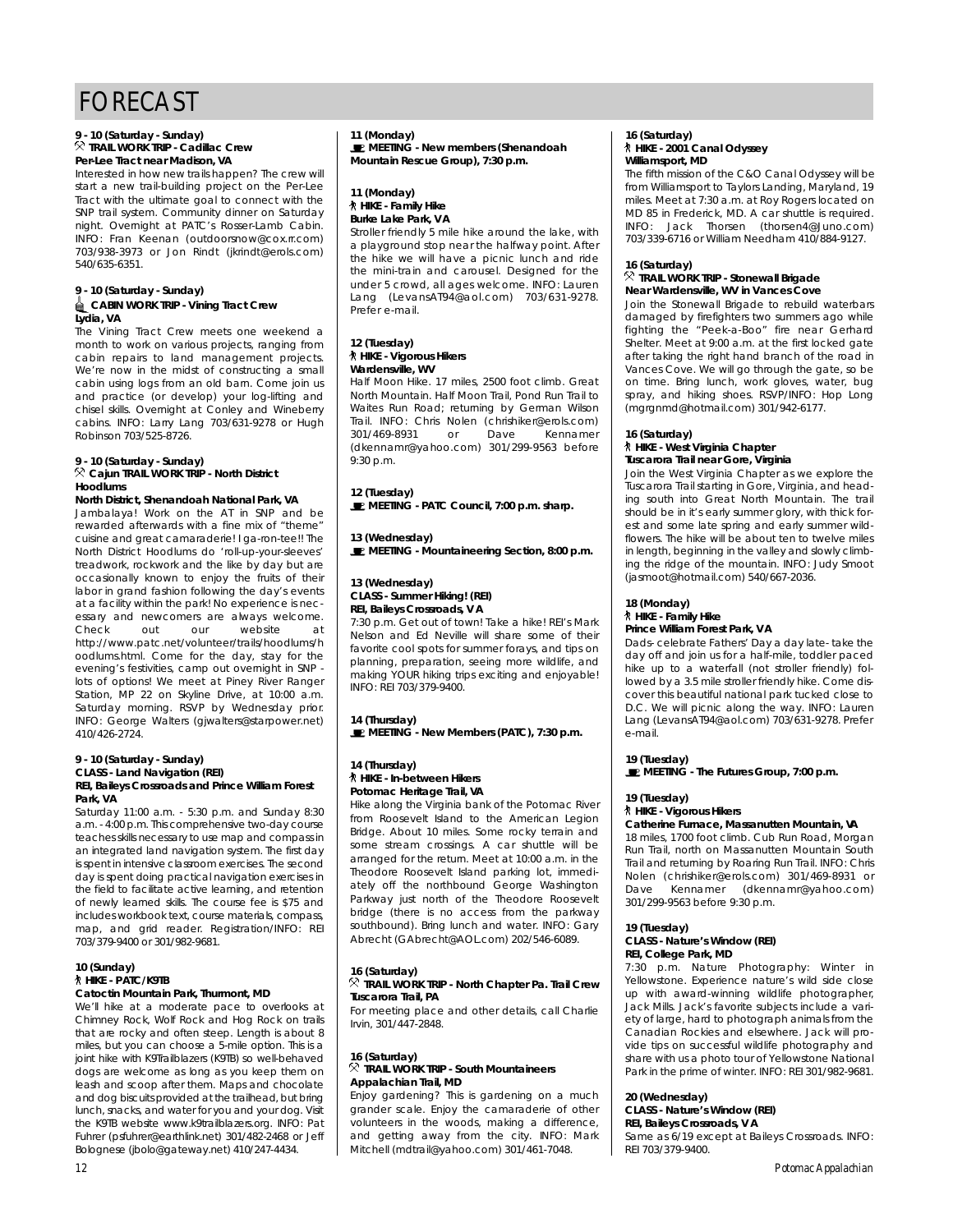# **20 (Wednesday)** Lake Accotink, VA

The Easy Hikers will hike about 5 miles around Lake Accotink. Meet at Wakefield Park Recreation Center at 10:15 a.m. and bring lunch and water. To reach the park, leave the Beltway (Exit 5) at Braddock Rd. Go west on Braddock Rd. and turn right at second light into Wakefield Park. Follow the park road to the second (last) parking lot, tum left and meet in front of the Recreation Center left and meet in front of the Recreation Center

# **21 (Thursday)**

## **Great Falls and Riverbend Parks, VA**

 $b$  building. In the sharley rettig 703/836-0147.

5-10 miles at moderate-fast pace. Start at 10:00 a.m. Meet at Great Falls Park (VA) Visitor Center parking lot to begin hike before continuing on to port of the begin his begin to be a king the continuity of the continuity of the continuity of the continuity on the continuity of the continuity of the continuity of the continuity of the continuity of the continuity of t 44 West (old 13) on VA 193 (Georgetown Pike) for 4 miles to old Dominion Drive. At traffic light turn right. Go 1 mile to park entrance; fee \$4 per vehiright. Go 1 mile to paint entrance; fee \$4 per vehicle or Pain Pass. Sorry, no pots. Info: Mary Sia  $703/500 + 100$ 

### **23 (Saturday) Rock Creek Park, Washington, DC**

8:15 - 11:30 a.m. Call this our Summer Solstice out ing as we toil on D.C. hiking trails in beautiful Rock Creek on one of the longest days of the year. Meet at Rock Creek Nature Center. INFO: Mark Anderson 202/462-7718 (mhacca@starpower.net) or Ranger Ken Ferebee 202/426-6834 x31. or nanger Ken Ferebee 202/426-6834 x31.

### **23 (Saturday) Appalachian Trail, MD**

**This is our tenth of 19 South Mountaineers work** events this year. Join our volunteer crew, enjoy events this year. Join our volunteer crew, enjoy the peace of the woods and go home happy,<br>alboit the line MEO: Mark Mitchell albeit till det mitteller man mitteller.<br>Imdtrall@vaboo.com\ 201/441\_7049  $($ manan $\sigma$ yahoo.com) 301/461-7048.

# **23 (Saturday) Sky Meadows State Park, VA**

Beautiful park with unspoiled views and no traffic noise! Come join us on a 4 to 5.4-mile hike (depending on group preference). This hike offers lots of variation. It begins on an old gravel road bed, some places are a little steep and rocky through the woods, and other sections are wide paths through meadows. The trail has some sunny sections, but mostly shade and some good views. Designed for the under 5 crowd, but all ages welcome. Sign up early; space is very limited. INFO: come. sign up cany, space is very limited. In the come of the come of the come of the come of the come of the c Laaron Lang (LovansAn 710 aol.com) 703/631-7278.<br>Drofer e meil P refer e-mail.

### **7 HIKE - Northern Shenandoah Valley Chapter HIKE - Northern Shenandoah Valley Ghapter Buzzard's Rock, Fort Valley, Massanutten**

**Mountain, VA** Bill Melson, Geologist, during this five-hour moderate hike with beautiful vistas. Our hike will begin with a 952-ft ascent from Elizabeth Furnace to Shawl Gap on the Tuscarora Trail. Bring lunch and water, and wear hat and hiking boots. INFO: Bill Melson (mcmelson@erols.com) 540/933-6276.

### $M$ elson (momelson@erols.com) 540/933-6276. **23 - 24 (Saturday - Sunday)** Per-Lee Tract near Madison, VA

Join the crew as we continue the trail building project on the Per-Lee Tract started earlier in June. .<br>Community dinner on Saturday night. Overnight at PATC's Rosser-Lamb Cabin. INFO: Fran Keenan (outdoorsnow@cox.rr.com) 703/938-3973 or Jon ( outdoors for a commoding on you you can be a sen Rindt (jkrindt@erols.com) 540/635-6351.

### *Potomac Appalachian 13*

## **25 (Monday) Fairfax County, VA**

Northern section of the Difficult Run Trail. We will hike about 3 miles to the mouth of Difficult Run at the Potomac River, and return on the Ridge Trail in Great Falls Park. This is a beautiful hike which is jogging stroller passable (barely). Pack a picnic lunch and bring appropriate gear if you'd like your little one to get wet. Designed for the under 5 crowd, all ages welcome. INFO: Lauren Lang 5 crowd, all ages welcome. INFO: Lauren Lang  $($  L e  $\frac{1}{2}$  and  $\frac{1}{2}$   $\frac{1}{2}$  and  $\frac{1}{2}$  and  $\frac{1}{2}$  and  $\frac{1}{2}$ e ...e...

**26 (Tuesday) MEETING - Shenandoah Mountain Rescue Group (Business meeting), 7:30 p.m.**

# **26 (Tuesday) Thompson Hollow, VA**

Overall Run. 17 miles, 3000 foot. From Thompson Hollow climb Heiskell Hollow Trail then north on AT to return via Overall Falls (and a swim). INFO: Chris Nolen (chrishiker@erols.com) 301/469-8931 or Dave Kennamer (dkennamr@yahoo.com) Dave Kennamer (dkennamr@yahoo.com)  $301/297$  and  $300$  before  $9.00$  p.m.

# **26 (Tuesday) REI.** College Park, MD

7:30 p.m. Time-tested tips and wisdom on pitching a small tent, surviving the night monsters, cooking with dirt, and enjoying the outdoors with kids of any age. Bring the kids, and join REI's camping staff for a discussion of planning, preparation, what's necessary and what isn't, good gear, good fun, safety and places for family adventure good fun, safety and places for family adventure outdoors. INFO: REI 301/982-9681.

# **27 (Wednesday) REI, Baileys Crossroads, VA**

Same as 6/26 except at Baileys Crossroads, INFO: Same as 6/26 except at Baileys Crossicads. INFO:<br>DEL 702/270 0400 REI 703/379-7100.

# **27 (Wednesday)**

### Seneca Creek State Park, Gaithersburg, MD

About 5 fairly easy miles over rolling terrain. Meet in the Visitor Center parking lot at 10:15 a.m. From the Beltway, exit to I-270 N. After about 7 mi. (at the exit for Rt. 370), move into the local lanes. Stay in the center of the 3 lanes. After the right-hand lane has disappeared and reappeared, move into the right-hand lane. Take the next exit (for Rt. 124 West and Rt. 117 West); this is about 3 mi. after the move into the local lanes. Follow the signs for Rt. 117, which becomes Clopper Rd. (and is still Rt. 117). After 2.1 mi., turn left into the inconspicuous park entrance. After 0.1 mi., turn right toward the Visitor Center. In 0.1 mi., park at the end of the road. Since this is our last walk until September, we will lunch at Roy's Place in Gaithersburg after the will lunch at Roy's Place in Gaithersburg after the  $h_{\text{max}}$  in  $\sigma$  , sub-king 703/356-6659.

## **28 (Thursday) Sugarloaf Mt., MD**

Moderately paced 8 mile circuit hike over rocky and varied terrain. Directions: Follow 270 west and take exit 22. Follow signs to Sugarloaf Mt. Meet at entrance to Sugarloaf Mt. on Comus Rd. at 10:00 entrance to Sugarloaf Mt. on Comus Rd. at 10:00 a.m. INFO: Nena Ewing 301/652-9147.

# **July**

## 1 (Sunday)<br>DEADLINE - August *Potomac Appalachian* **Headquarters, Vienna, VA**

5:00 p.m. All items for the next issue of the PATC newsletter must be submitted electronically, if possible, to headquarters, or by e-mail to lindashannonb@mac.com. Allow one week for postal service delivery. Forecast events may be epostal service delivery. Forecast events may be e-<br>mailed directly to BA-Eorecast@bome.com mailed directly to PA-Forecast@home.com.

# **2 (Monday)**

### **Riverbend Park to Great Falls Park**

**Right** River in and the to the River of Great Falls Indian Park park. Jogging stroller passable- there are three spots you have to lift the stroller over rocks. The trail is beautiful, situated on the banks of the Potomac River. Designed for the under 5 crowd, all ages welcome. INFO: Lauren Lang all ages melechier information Lang  $($  Lordinarity its distribution,  $\frac{1}{2}$  football. Prefer friends

**3** (Tuesday) **MEETING - Trail Patrol, 7:30 p.m.**

**4 (Wednesday) MEETING - NON-MOMBOS (PATC)** Canceled. Meetings will resume in August.

## **7 (Saturday) Appalachian Trail, MD**

**A**<br>If you like it hot come out on this event and bring plenty of water. Some of our best work is done with sweat on our brows, moving rocks or weeding. INFO: Mark Mitchell (mdtrail@yahoo.com)  $301/461 - 7048$ 301110110101<br>3021

# **7 - 8 (Saturday - Sunday)**

# **Central District, Shenandoah National Park, VA**

Join us for trail projects in the Central District of SNP. INFO: Charles Hillon (CharlesHillon@earth-S. II. I. III. C. Charles Hillon (Charles Illien Coarthlink.net) 703/754-7388.

## **7 - 8 (Saturday-Sunday) Appalachian Trail, PA.**

Join the North Chapter trail crew for an all out attack on weeds, greenbriars, and other such trail nemeses. We will meet at US 30 and PA 233 at the parking lot of Caledonia State Park. Departure parking for of Caledonia State Park. Departe. D 9:00 a.m. sharp. INFO: Charlie Irvin 301/447-2848.

9 (Monday)<br>**E** MEETING - New members (Shenandoah **MEETING - New members (Shenandoah Mountain Rescue Group), 7:30 p.m.**

**10** (Tuesday) **MEETING - PATC Council, 7:00 p.m. sharp.**

**11 (Wednesday) MEETING - Mountaineering Section, 8:00 p.m.**

### 14 (Saturday)

### $\%$  TRAIL WORK TRIP - Rock Creek Park Crew **Rock Creek Park, Washington, DC**

 $K$ en Ferebee 202/426-6834  $\times$ 

8:15 - 11:30 a.m. Help stop erosion now. Many of our projects this year will be focused on halting trail erosion that causes most of the problems in Rock Creek Park. Meet at Rock Creek Nature Center INEO: Mark Anderson (mhacca@starpower.net) 202/462-7718 or Ranger (mhacca@starpower.net) 202/462-7718 or Ranger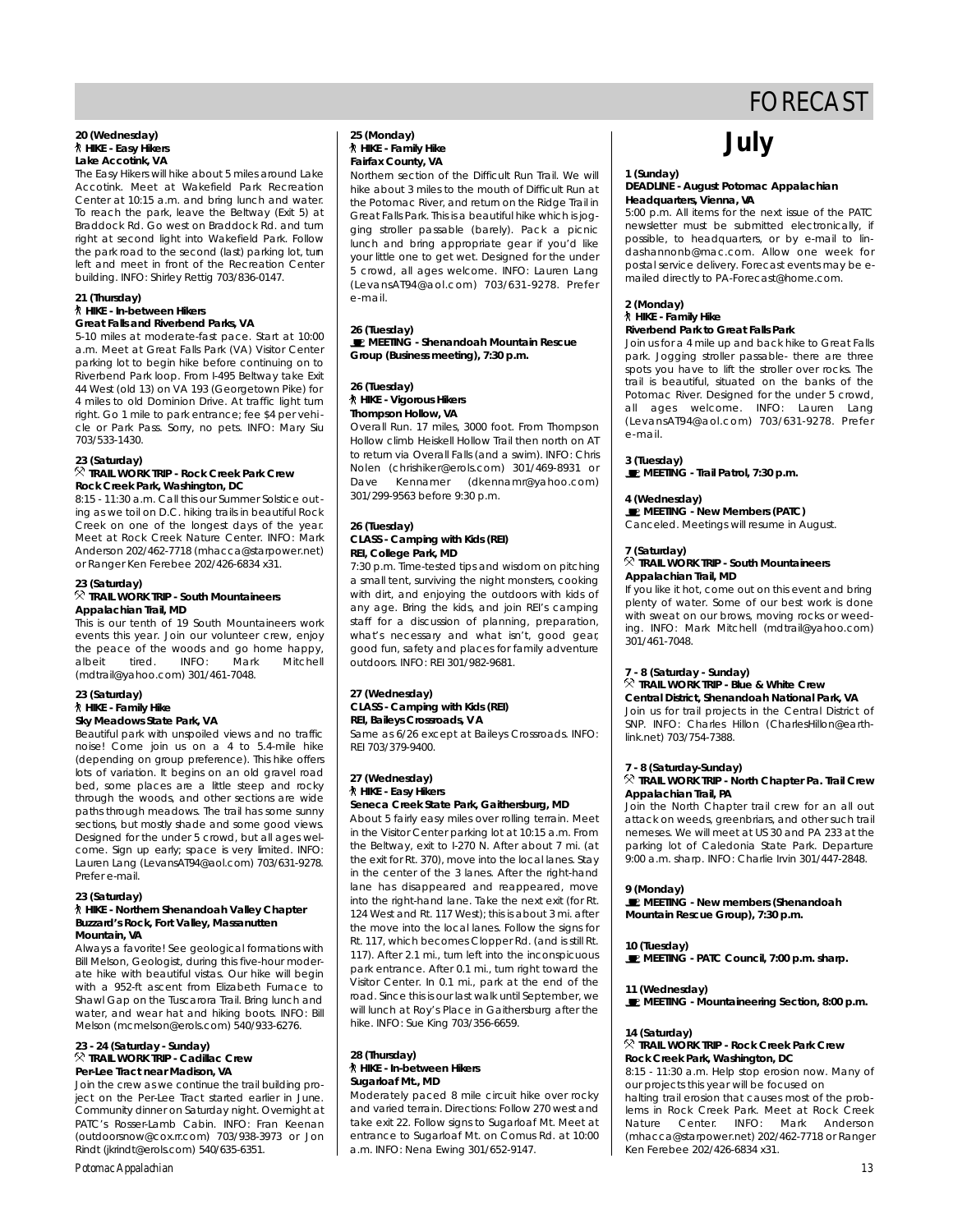## **14 (Saturday) Tuscarora Trail PA**

Knob Mountain Section - Hemlock Rd, to PA Route 641. 11.6 miles, 700 feet elevation loss. We will start atop Rising Mountain and head south towards Knob Mountain at an elevation of 2300 feet. At Knob Mountain we will be at 1500 feet before descending the mountain to Route 641 at 800 feet. No water in this beautiful section but plenty of views to look at as we gaze to those below us. There will be excellent views just south of Catholic Path atop a narrow ridge crest that we will be hiking. So come on out and enjoy the views in the early part of summer. Could this be your favorite view? INFO: Christopher Firme (bncfavorito views and characteristic views firms (bnc $f_{\text{min}}$  ,  $f_{\text{min}}$  ,  $f_{\text{min}}$  ,  $f_{\text{min}}$  ,  $f_{\text{max}}$  and  $f_{\text{max}}$  p.m.

## **14 - Saturday George Washington National Forest, VA**

Join us and enjoy the camaraderie of people who appreciate the great outdoors! We can help you avoid crowds and crowded trails! We can show you nature at its best and most beautiful! We can help you feel good about yourself and we can help you foel good about yourself and take pride in the support you give to the trail community!<br>Join us on Massanutten Mountain as we build

waterbars, renew tread, and reconstruct sections on trails which we all enjoy! INFO: Mike Sutherland on trails which we all enjoy! INFO: Mike Sutherland  $(m<sub>3</sub>u<sub>1</sub>)$  and  $(m<sub>2</sub>u<sub>2</sub>)$  and  $(m<sub>3</sub>u<sub>3</sub>)$  and  $(m<sub>3</sub>u<sub>4</sub>)$  and  $(m<sub>3</sub>u<sub>3</sub>)$  and  $(m<sub>3</sub>u<sub>4</sub>)$  and  $(m<sub>3</sub>u<sub>4</sub>)$  and  $(m<sub>3</sub>u<sub>4</sub>)$  and  $(m<sub>3</sub>u<sub>4</sub>)$  and  $(m<sub>3</sub>u<sub>4</sub>$ 

## **14 - 15 (Saturday - Sunday) TRAIL MORK TRIP CAGINAC CREW**<br>Spechare MA

Gainesboro, VA<br>Shockeys Knob. Returning to our long-term project on the Tuscarora Trail, the crew has a lot of options. Finishing the tread on a section through a rock field awaits the hardy, especially in the heat of July. Bring a lunch and water for Saturday noon. Community dinner on Saturday night. Overnight at Brill Cabin. INFO: Fran Keenan (outdoorsnow@cox.rr.com) 703/938-3973 adonsnow@commodinj 703/938-3773<br>or. lon Dindt (ikrindt@orok.com) F40/4

or Jon Rindt (jkrindt@erols.com) 540/635-6351.

**17 (Tuesday) MEETING - The Futures Group, 7:00 p.m.**

**21 (Saturday) TRAIL WORK TRIP - North Chapter Pa. Trail Crew Tuscarora Trail, PA**

For mooting place and other details, call charlies  $......$ , 30 $...$ ,  $...$  20 $...$ 

### 21 (Saturday)  $\overline{\mathcal{R}}$  TRAIL WORK TRIP - Stonewall Brigade **Shenandoah County, VA**

Great North Mountain on the VA/WV state line. Join the Stonewall Brigade at Wolf Gap Recreation Area at 9:00 a.m. to get tools then drive to a trail in the nearby area. This popular venue offers fine panoramic views of Trout Run Valley from the mountain crest. We will remove and break up rocks in the tread and work on waterbars. Bring lunch, work gloves, water, bug waterbars. Bring lunch, work gloves, water, bug spray, and himing shoos. Rover by Wodnesday evening. Info: hop Long  $($ mgrgmmd $\sigma$ notmail.com) 301/942-6177.

# **21 - 22 (Saturday - Sunday) Alexandria, VA**

A program of the Wilderness Safety Council, this eighteen-hour class includes classroom study, hands-on practice, and results in a two-year certification. The cost is \$140. Registration is limited to 25 people. More information and registration at: people. More information and registration at: http://wia.net.info: Christopher Tate 703/836-8705.

## **28 (Saturday) Prince William Forest Park, VA**

We'll hike about 5 miles along the High Meadows and South Valley Trails. The last half of the hike will be along the South Fork of Quantico Creek, a great place to get your feet wet and cool off. Designed for the under 5 crowd, all ages welcome. Sign up early, space is very limited. INFO: Lauren Lang (LevansAT94@aol.com) 703/631-Laaron Lang (Lotans Mirodonoom) 703/631-<br>0270 Drefer e meil  $P<sub>2</sub>$   $P<sub>3</sub>$ . Prefer e-mail.

## **28 - 29 (Saturday - Sunday) Blackburn Trail Center, Round Hill, VA**

Want to work with some big rocks? The crew will be working on the side trail from Blackburn Trail Center to the AT that needs serious attention. This will be the third work trip this year and there is still a lot of work to be done. Community dinner on a lot of work to be done. Community dinner on saturaaj night. Overnight at Blackburn Trail Center. INFO: Fran Keenan<br>(outdoorsnow@cox.rr.com) 703/938-3973 or Jon (outdoorsnow@commooni) 703/938-3718-31-3811<br>Dindt (ikrindt@orek.com) F40/42E-42E1 Rindt (jkrindt@erols.com) 540/635-6351.

# **28 - 29 (Saturday - Sunday) Prince William Forest Park, VA**

The Trail Patrol conducts training for PATC members to lead, or non-PATC members to co-lead, hikes advertised in the Potomac Appalachian. The two-day course covers standard procedures. navigation and map reading, medical emergencies, and leadership skills. Registration/INFO: Benjamin Fernandez (trailpatrol@patc.net) Benjamin Frenhandez (trailpatrois pateinot)<br>702/322 0240  $703/2226$ 

**31 (Tuesday) MEETING - Shenandoah Mountain Rescue Group (Business meeting), 7:30 p.m.** ❏

![](_page_13_Picture_26.jpeg)

# **Archives Tech added to park staff; archives to open by June**

Shenandoah National Park, VA—Shenandoah National Park<br>Superintendent Douglas K. Morris announced the selection of henandoah National Park, VA—Shenandoah National Park Alison Kelly of Rappahannock County as the park's first Archives Technician. Her selection complements the recent addition of Archivist Harry Heiss to the park staff. Ms. Kelly's strong background includes education at George Washington University, a Bachelor of Arts Degree from George Mason University, and a Masters of Library and Information Science degree from Catholic University. She has previously worked for the Fairfax County Public Library, STG International, the Library of Congress, the Rappahannock Public Library, and National Public Radio. Her professional memberships include the Society of American Archivists and the American Society for Information Science. She and her family live in Castleton, Va. The addition of Ms. Kelly to the staff of Shenandoah National Park is a milestone in the park's 6-year effort to create a state-of-the-art facility to preserve archival resources; to centralize, catalog, and organize park archival records; and to make these holdings available to researchers. Park collections are specific to the efforts to establish, develop, and manage the park. The park archival collections comprise records dealing with the establishment of Shenandoah National Park after 1924, the Commonwealth of Virginia land records concerned with property owners as of 1926 or later, the Civilian Conservation Corps, the Hoovers and Rapidan

Camp, the creation of Skyline Drive, Skyland history and development, the Work Progress Administration and Bureau of Public Roads, and park resource management records dating from 1935. Park collections do not include Shenandoah Valley or Piedmont history or genealogy, 19th Century or Civil War historical materials, or general history. The park plans to have the archives open by June. Use will be by appointment only. Until, and after, that time, research requests and/or appointments may be made by calling 540/999-3494 or by FAX at 540/999-3693.❏

*—Lyn Rothgeb*

![](_page_13_Picture_31.jpeg)

The article describing the Massarock Crew was actually written by Don Watts, a longtime Massarock Crew member who drives from South Carolina each year to help out building the trail. We apologize for incorrectly attributing that article.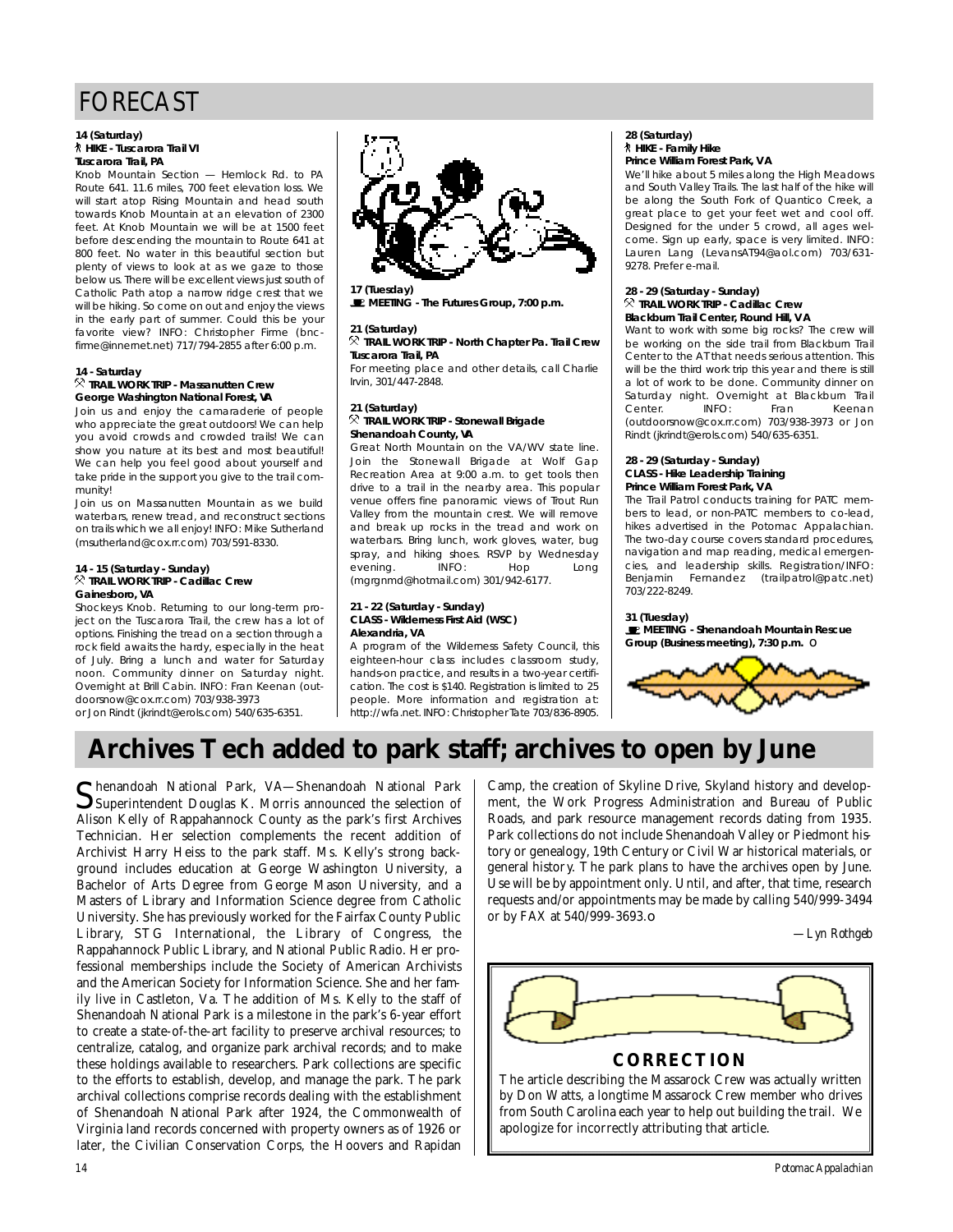# **More on Lyme Disease, Response**

I applaud Mr. William Needham's article<br>
in the May 2001 Potomac Appalachian in the May 2001 *Potomac Appalachian* regarding the need for awareness and education about Lyme disease. This infection has been on the rise in our part of the country, reaching the point where Maryland is among the states that have the most reported cases each year. There were several inaccuracies in the article, which I feel obligated to correct.

The most potentially dangerous inaccuracy is "the first stage appears after a few days and consists of a characteristic 'bull's eye' red rash centered on the point where the tick attached". It is true that some victims will display a rash of this description. However, it is equally if not more common that the expanding rash will be a solid, uniform red color. It is also quite possible, as in Mr. Needham's case, that a victim will have no rash whatsoever. The rash frequently accompanies fever, chills, lethargy, stiff neck, swollen lymph glands, and other constitutional symptoms. For anyone who spends time outdoors, even only in your backyard, any severe "summer flu", especially with a mysterious rash, must be treated immediately.

The article should have also noted that the second and third stages of an untreated Lyme infection can be accompanied by striking neurological and arthritic symptoms, including extremely swollen joints

# **A Celebration at Wagon Wheel**

**On** Saturday, June 30th, the North<br>Chapter will dedicate the "Wagon Chapter will dedicate the "Wagon Wheel" shelter at the Colonel Denning State Park. After 19 volunteers expended 400 hours on 10 worktrips in the year 2000, this shelter on the Tuscarora Trail stands proudly, a solid and gentle testament to its background of caring trail workers, ready to help the hiking community. Plan to be at park not later than 11 a.m. for activities which will begin at 11:30. Hot dogs, chips, and canned soda provided.

Colonel Denning State Park is located off Pennsylvania 233 and lies to the northwest of Interstate 81. Pennsylvania 233 intersects with Interstate 81. Please RSVP to Al Manus at ahmanus@yahoo.com, or 202/283-8340, or Charlie Irvin at 301/447- 2848. See you there!

*—Al Manus*

and/or paralysis, especially of the face and extremities. The longer-term symptoms do not always disappear as the article suggests.

The diagnosis and treatment of Lyme disease is poorly understood and extremely controversial. There are dramatic differences of opinion within the medical community. Research is underway to attempt to develop a better diagnostic test and to determine the best regimen of antibiotic treatments. The current diagnostic test, the results of which are frequently incorrect, can only identify those individuals who have in their lifetimes been exposed to the Lyme disease bacteria. It is not possible, as Mr. Needham states, to determine anything about the stage of the disease using this test. Sadly, there is no test that will prove that a patient is cured. One result of this uncertainty is that the "30 days of antibiotics" that the article states as the necessary treatment is only a guess. Another result is that a patient exhibiting early signs of Lyme disease should be treated immediately, regardless of the results of the current Lyme diagnostic test. The opportunity to arrest the infection in its early stage must not be missed.

The article does not mention the Lyme disease vaccine, which is now available. Unfortunately, controversy also exists about the vaccine. Some claim that they have had a severe arthritic reaction to the vaccine. It

is not known how effective the vaccine is, and if it is effective, how long one is protected after receiving the vaccine. One must remain vigilant about contracting Lyme disease even after receiving the vaccine.

Thank you, Mr. Needham, for the informative and well-timed article. The educated awareness of the public, an open-minded medical profession, and continuing scientific research are our best weapons against this disease.

*—James F. Tomlin*

# **In Response:**

The main point of the article was prophylactic. That is, use spray and tuck in your pants. I thought I made it fairly clear that the Bull's Eye Rash was not a good indicator and that the symptoms were nebulous at best. As far as the diagnosis, testing and treatment, I think it pertinent to point out the uncertainties of current medical protocols. I reported what my doctor told me. I would comment that when I spoke to another doctor about the fact that I thought I had Lyme Disease, he asked when I had been in Connecticut, presumably as this was the only place where one could contract it. I did not mention the Lyme Disease vaccine intentionally as it is controversial at best and possibly harmful at worst.❏

*—William Needham*

# **Mike Karpie's Photo Tips: Fooling Mother Nature**

 $\mathbf{M}^\text{other\; Nature\; does a\,splendid\; job\; of \textit{providing the outdoor photographer}}$ with an abundance of subject matter and incredible lighting effects. But let's face it, she tends to work on her own timetable and with little regard for our schedules.

So as a continuation of last month's article on photographing flowers, I would like to offer this suggestion: Carry in your camera bag, space permitting, a small spray bottle. This item is particularly useful if you tend to sleep late and miss the morning dew. Using the spray bottle, with the nozzle set to "fine" you can replicate your own "dew". This technique not only works well on flowers, but also on spider webs ... though it does tend to irritate the spider.

![](_page_14_Picture_20.jpeg)

And the mention of spiders is a great lead-in for our next series of articles ...

Next Month: Photographing Wildlife, Part I

The archive of Photo Tips and sample photos can be found at: www.geocities.com/mkarpie/tips.html

> *—Michael Karpie, PATC District Trails Manager, Appalachian Trail, SNP South*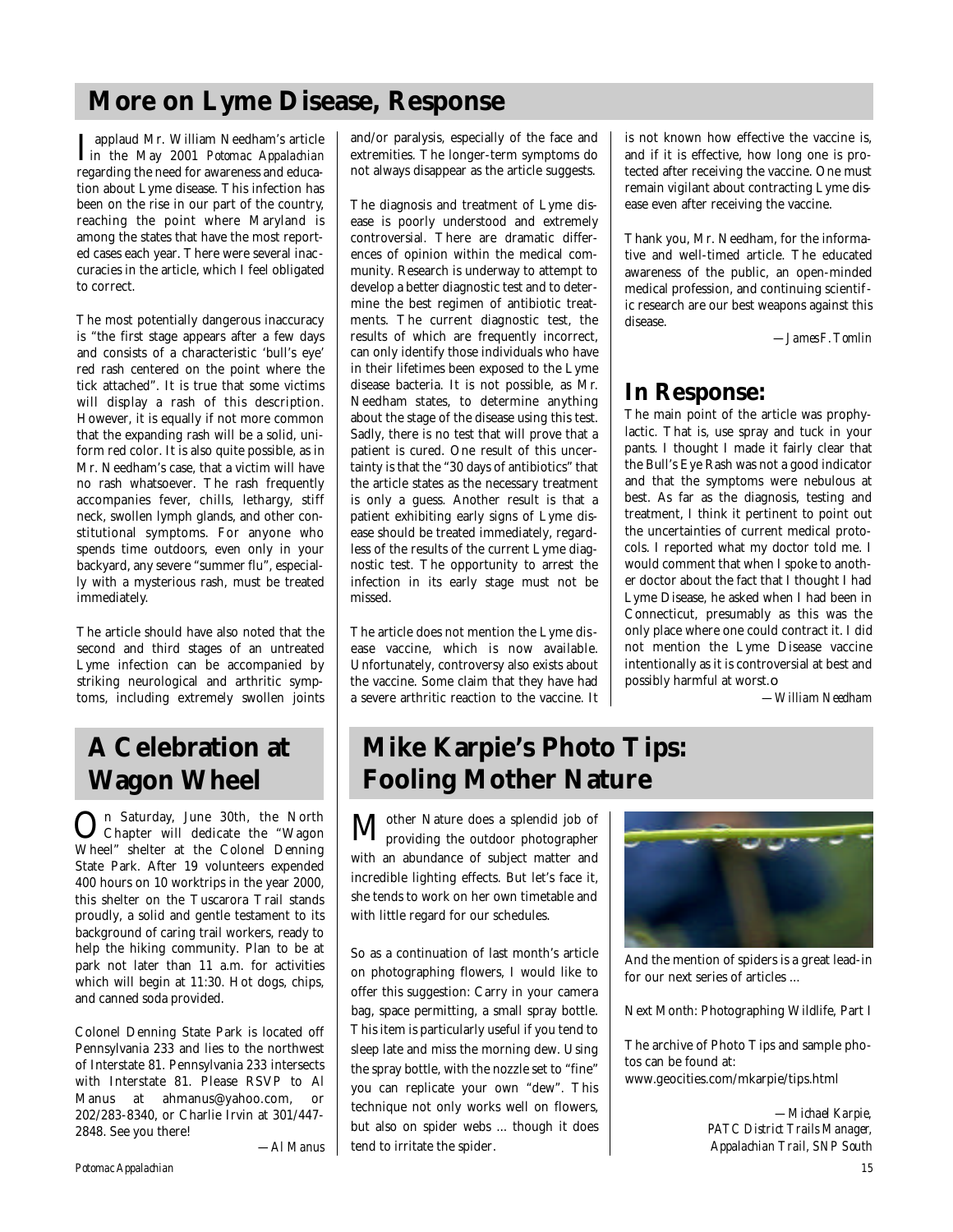# **Overlooking History: Hike Into the Past of Skyline Drive**

**M**ost visitors to Shenandoah National<br>Park stop at scenic overlooks as they cruise down Skyline Drive. They pause, car engines still running. Peering through their windows they see graceful foliage, the rugged spines of the mountains leading up to the ridgeline, the patterns of fields and farms in distant valleys—devoting perhaps 30 seconds to contemplating the panorama before gunning the throttle and heading off to the next "Scenic View" marked on their map.

There's more though, to be seen from these overlooks, and it takes more than 30 seconds to see it. Generations of families, some dating back to the 1700s, lived in the valleys and hollows of the rugged mountains that now make up the Shenandoah National Park. You can see traces of their lives played out here, but it involves turning off your motor, hauling yourself out of your car, and lacing up a pair of hiking boots. Jack Reeder, author (along with his wife, Carolyn) of "*Shenandoah Heritage: The* Story of the People Before the Park," "Shenandoah *Secrets: The Story of the Park's Hidden Past,"* and "*Shenandoah Vestiges: What the Mountain People* Left Behind," recently led a hike from Hogwallow Flats Overlook that traveled several miles down the eastern edge of the park and back generations in time.

Contrary to what many visitors think, what is now the Shenandoah National Park was not, as opposed to most national parks in the west, a pristine wilderness; it was actually land that was inhabited by hundreds of families. Cultivated farmland, apple orchards, barns, gristmills, sawmills, churches, schools, post offices, general stores, and networks of roads were to be found here.

Seventy-five years ago, Calvin Coolidge signed his name to a bill establishing the park, sealing the fate of the mountain residents. There was to be no place for them in what would be one of the first major National Parks on the East Coast. Almost 500 families were moved from the mountains—some left willingly, others were forcefully evicted. Their homes were burned or torn down. Today, you have to look hard to see traces of the human history of the park.

And that's exactly what we were here to see. This wasn't a scenic hike, but one that would take us step-by-step, back to what this area was like before there was a Shenandoah National Park, and before the Civilian Conservation Corps built Skyline Drive. After meeting at the Hogwallow Flats overlook, we set off, with Jack in the lead. Within minutes, it was obvious that this wasn't actually going to be a "trail"

![](_page_15_Picture_6.jpeg)

*Jack Reeder (center) SNP history hike. Cast iron vat in foreground, left by mountain residents.*

hike, since there was no trail to speak of. As accurately advertised in the *PA* Forecast, bushwhacking was definitely involved—dead trees, grasping vines, and thorns were constant obstacles as we descended the ridge. Within a few steps, our group learned the protocol of spacing ourselves so we didn't get a good swat in the face by a branch snagged by the person in front of us.

The first trace of human presence that we encountered was a gnarled, overgrown apple tree, its bark freshly scarred by bear claws. This tree was the lone survivor of an apple orchard that was once here. We soon began to see the patterns of long abandoned dirt roads that serviced the orchards and provided passage to mountain homes. Jack described the apple industry in the area, and related how when, during World War II, so many men were in the military that there weren't enough workers to harvest the apple crop. PATC members pitched in to help, and when labor laws required that they be paid for their work, the PATC'ers donated the money to the PATC treasury.

As we descended further towards Hogwallow Flats the hiss of the cars traveling along Skyline Drive faded away completely. Soon, Jack led us to an immense cast iron cauldron, almost 4 feet in circumference, lying in the leaves. Cracked like the Liberty Bell, it still sat exactly where it had been when Jack photographed it for "*Shenandoah Vestiges*" (page 33) over 20 years ago. Guesses abounded as to what its purpose

was; did it once serve as a laundry tub? A vat for boiling apples, or scalding hogs? (I thought it looked just like the kind of cauldron you'd see in one of those cartoons in which a missionary is about to be stewed by cannibals, but I kept that particular theory to myself).

Following a long abandoned road, that at this point, resembled little more than a deer run, we reached Hogwallow Flats. This muddy area, braided by rivulets of water, was indeed, as the name implies, an ideal wallow for hogs to cool off in on hot days. As we paused for lunch, sitting on a downed tree, Jack told us about the history of Applesauce House, of which no trace could be found today. It was an abandoned cabin adopted by the PATC trail volunteers in the late 1920s as a place to stay after working on what was to become the Appalachian Trail (this particular section of the  $\widehat{AT}$  was later relocated to its current location west of Skyline Drive). According to Club literature from the 1950s, Applesauce House got its name when, during a work trip, one of the PATC volunteer cooks brought everything that a hungry work crew would need, except for coffee (!), and everyone had to make do with applesauce.

Exploring Hogwallow Flats further, we discove red the mangled carcass of an ancient Dodge, one that Jack photographed in "Shenandoah *Vestiges*" (Page 40). There wasn't much left of it, although the rust perforated winged fenders were still in place and the flathead six-cylinder engine was still intact, as was one remaining wood-spoked wheel. "That wheel looks pretty much just like it did when I first saw it," said Jack, "except that now the rubber tire that was mounted on the wheel has finally weathered away."

A bit more exploring, some additional unsuccessful searching for the foundations of Applesauce House, and it was time to return. We began walking back uphill, at one point crossing traces of what had been the old Appalachian Trail, circa 1929. All too soon, we could hear the cars on Skyline Drive again, and then there we were, back at the Hogwallow Flats Overlook. As we were removing our boots and packing up our gear, several cars pulled in, coasted almost to a stop as the occupants quickly glanced around, and with the bored nonchalance of someone switching channels on a TV set, pointed their automobiles back onto Skyline Drive. They would never know what they'd missed under that forest canopy that spread beneath the overlook, but on the other hand, they hadn't earned it. ❏ *—John Luck*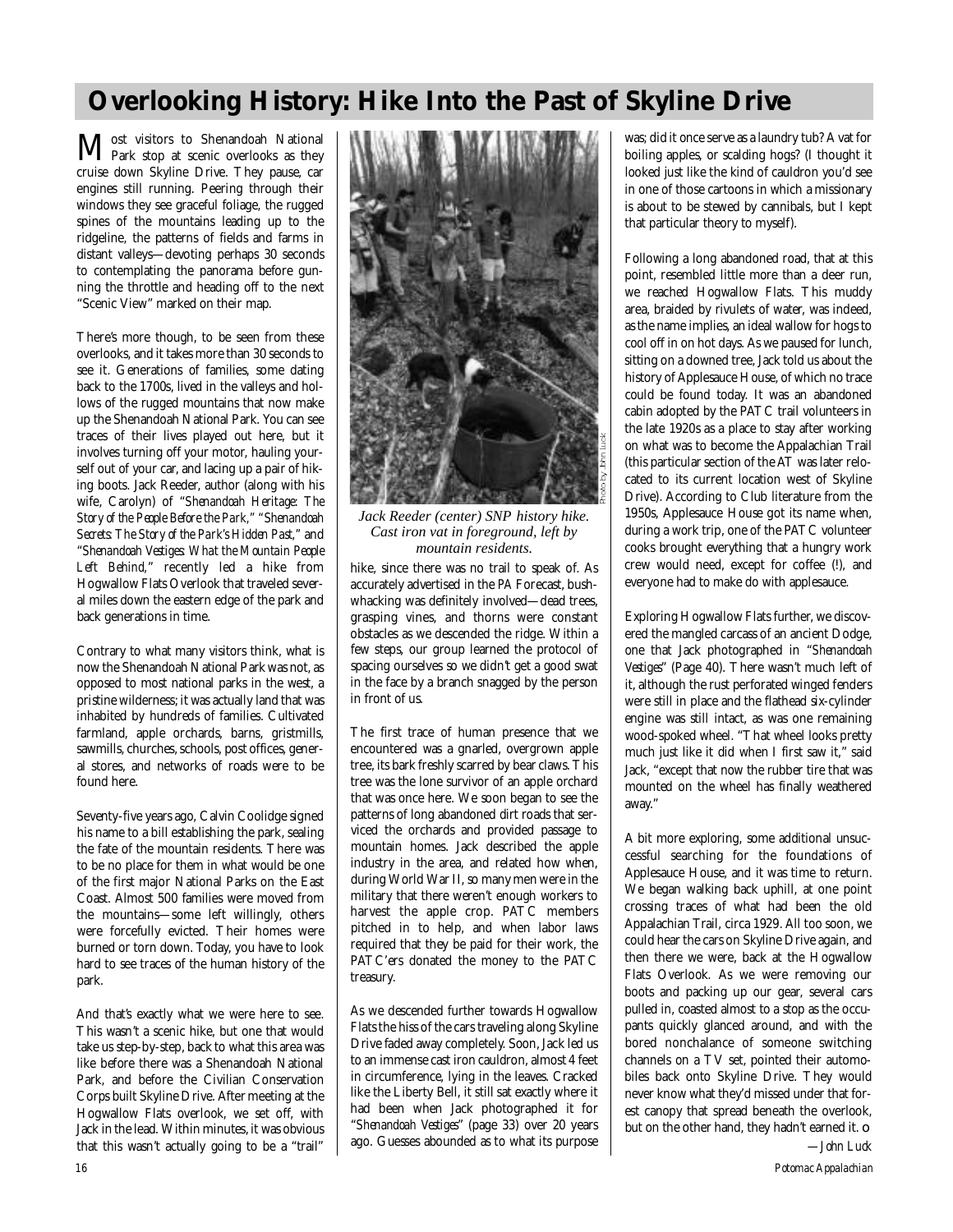# NOTICES

**NEW NOTICES**<br>**VOLUNTEERS WANTED**To staff cabins reservations desk. Fridays from noon to 2:00 p.m. Please contact Darleen Wall at 703/978-6398, or Pat tact Darleen Mail at 703/978-6398, participated Fankhauser at PATC Headquarters 703/242-0315 ext. 17.

**JULY 1 SUNDAY,** The Outfitter at Harpers Ferry is celebrating 5 years ... And as a Thank you for vour support, on Sunday we're having a hikebike-tube relay race with a picnic and bluegrass music afterward. Gear will be on sale that weekend and Saturday night the town will have big fireworks. We'll have prizes and surprise! Pull your relay team of three together and join us for your relay team of three together and join us for<br>a great time. Please RSVP to Laura Wright,<br>888/535-2087  $\frac{8}{3}$ 

**WANTED: KEYBOARDER**to help type stories about the early days of PATC, being collected for a book for the 75th anniversary celebration. Do a small amount or a larger amount, on computer for e-mailing the finished item. Carol Niedzialek: 301/949-9729 or niedze@erols.com 301/949-9729 or niedze@erols.com.

**THE PUBLICATIONS COMMITTEE** is in need of peo-<br>ple with typing ability and/or scanners to assist with preparing historical information for print. Articles vary in length from a few paragraphs to 10 or more pages and will be published as part of the 75th Anniversary Celebration. If you are interested in PATC and local history or want something to do on rainy days, this is the project for you. Please contact Aaron Watkins at for you. Please contact Aaron Watkins at 410/872-0100 or publications@patc.net.

**THE PUBLICATIONS COMMITTEE IS SEARCHING** for an editor, preferably with professional or academic experience, to edit a manuscript regarding the history of the AT in Maryland. The book is by an established and previously published author and historian. Please contact Aaron Watkins at and historian. Please contact Aaron Watkins at 410/740-7082 or publications@patc.net.

**NEEDED: PEOPLE TO HELP PLANAND CONDUCT** our annual meeting on 14 November at the Elks Lodge? Would you help with a Potluck Dinner? This is not only a meeting of the entire Club, but a time to give out awards, examine accomplishments, meet with friends, and have fun. We are planning other events, such as a picnic in SNP summer 2002. We receive many invitations to provide a Club display at other people's activities. Often we just don't have members to activities. Of the willing, please contact Liles<br>Creighton, Membership Secretary at 410/573-<br>0067, lcrei@aol.com or Pat Fankhauser at Club<br>0067, lcrei@aol.com or Pat Fankhauser at Club headquarters.

**HIKES**<br>HIKE LEADERS WANTED: The ATC biennial confer-HIME LEADERS HIM ATCHING THE ATCHING BOARD OF THE ATCHING BOARD OF THE ATCHING THE ATCHING THE ATCHING THE ATCHING THE ATCHING THE ATCHING THE ATCHING THE ATCHING THE ATCHING THE ATCHING THE ATCHING THE ATCHING THE ATCHING Shippensburg University, Shippensburg, Pa. Katie Jones, the hikes committee chair, needs hike leaders. To find out more, access the Susquehanna Appalachian Trail Club website at www.libertynet.org/susgatc, or the ATC website at www.appalachiantrail.org/about/biennial.html. Or you can reach Katie at jonesk@dickinson.edu, Or you can reach Katie at jonesk@dickinson.edu, 7 1 7 / 2 4 9 - 6 7 2 7 .

**1997 THRU HIKERS REUNION** - Please join us for a reunion of Class of 1997 thru hikers. This year's reunion will take place on September 14-15 at the Bear's Den Hostel in Virginia, just off the AT. the Bear's Den Hostel in Virginia, just off the AT.<br>There will be a reasonable charge for lodging<br>and for a shared feed on Saturday night. Your SO, family members, or friends are welcome. Bring pictures or slides of your latest adventures, plenty of stories about your hike, your appetite, and desire for fun and companionship with fellow hiker trash. For more information, call Dingle and HatTrick at 703/641-8837 or e-mail to and Hatmore at 703/641-8837 or e-mail to<br>mike.baehre@erols.com. See you this fall!

![](_page_16_Picture_11.jpeg)

**'WALKING HOLIDAYS.** This is an invitation for you to join a small party and enjoy a week 'Exploring the Lake District' or 'Discovering the History of Northumbria' in England. The holiday dates are August 18-25 and September 8-15 for the Lake District, and June 30-July 7 for Northumbria. INFO: Derek Teasdale 0044/191-2520752: DTeasdale1@aol.com, or

DTeasdale1@aol.com, or http://members.aol.com/DTeasdale1/

**HIKE FRANCE – Fall 2001:** Hike memorable seg-<br>ments of approx. 90 kilometer foothill, country ments of approx. 90 kilometer foothill, country<br>Cerman French "front", PON in villages, Begin o/a September 23, 2001, in Bescanson (Doubs. Province). From high-detail maps, identify and reach various firing locations of a specific USA artillery unit, cited for effectiveness, and inspect, up-close, firing targets, some on mounts. Conclude with renowned battlefield overviewexhibits and preserved French and German "impregnable" fortifications, e.g., Hindenburg line, near Verdun. Small support-vehicle always line, near Verdun. Small support-vehicle always to accompany. Max three senior-age men to join jogging, upper-senior man. Contact Stu Harbour at 703/280-5215.

FOR SALE **Sears Craftsman chain saw. 2.2 cu. in.,** 18 inch bar, carrying case, spare chain, runs well and cuts well. These are made by Poulan. Will sell at reasonable price to PATC trail maintainer. INFO: Ralph Heimlich at 301/498-0918 or heimlichfamily@home.com. lionianiliy onomoloom.

**BARGAIN FOR A BACKPACKER:** Scarcely used copy of Trekking in the Patagonian Andes by Clem Lindemayor (Lonely Planet, 1998. \$17.98) offered for \$10.00 plus delivery costs. Patagonia is a spectacular backpacking area much used by South Americans and Europeans, but seldom by North Americans, Paula Strain, 301/340-6895.  $b$ y North Americans. Paula Strain, 301/340-6896.

<u>VOLUNTEER OPPORTUNITIES</u><br>HELP PATC CELEBRATE ITS 75TH ANNIVERSARY IN 2002. Vice President Mickey McDermott is in charge of planning. INFO: mcdermottj.aimd@gao.gov

**THE SALES OFFICE** is looking for volunteers inter-<br>ested in working as little or as long as you can  $m$ anage it  $-$  Monday through Friday between 9 and 5 p.m. If interested, please contact the Sales Coordinator, Maureen Estes, by either calling headquarters at 703/242-0693, ext. 19 or by dig headquarters at 703/242-0693, ext. 19 or by<br>e-mail at patcsales@erols.com.

**PATC OVERSEERS** get big discounts from the following merchants who support our volunteer programs: Blue Ridge Mountain Sports (Charlottesville, Tidewater)-20%, Hudson Trail Outfitters (Metro DC)-15%, The Trailhouse (Frederick, Md.)-15%, The Trailhouse (Frederick, Md.)—15%, Casual Adventures (Arlington, Va . ) — 1 0 % , Check the back page of the PA for the latest trail, cabin, and shelter overseer opportunities. All PATC members receive a 10% discount from Blue Ridge Mountain Sports. Be sure to have your membership Sports. Be sure to have your membership ID or overseer ID ready when you shop.

**SHENANDOAH MOUNTAIN RESCUE**<br>GROUP (SMRG) is seeking people interested in wilderness search and rescue. New member orientation meetings are held every month at PATC headquarters. No experience is necessary. INFO: SMRG Operations n ecessary. I NFO : SMRG Opera tions 703/255-5034, then press #5.

**NOT INTERESTED IN WORKING IN THE GREAT OUTDOORS?** PATC has a continu-**G R E AT OUTDOORS**<br>
Sous need for Headquarters Volunteers<br>
Willing to help out with a variety of  $task - from$  manning the sales desk in the evening, to providing typing or office support. It takes a lot more than trail workers to keep the Club going! trail workers to keep the Club going! INFO: Wilson Riley, wriley1226@aol.com  $\frac{1}{2}$ 

**OTHER OPPORTUNITIES**<br>"As a public service to its members and part ners, PATC provides the following list of *upcoming projects which offer volunteer*  $opportunities.$ 

Because these are not PATC projects, PATC *arges you to contact the individual(s) listed u rges you to contact the individual(s) listed* project, the project leader qualifications, and *phe sponsoring organizations policies and pro* cedures (including training and insurance *coverage)*, to determine whether it is appro priate for you. *priate for you."*

**THE JAPANESE WALKING ASSOCIATION** and the Yomiuri Shimbun are preparing for "Trans-America 2001". Hoping to promote better cultural and international understandings between the United States and Japan, a group of 14 young Japanese will walk 5000 kilometers across the US. The group will begin on March 30 at Mount Vernon, making stops in cities and towns Mount Vernon, making stops in cities and towns<br>throughout the country. The group will conclude<br>"Trans America. 2001", on September 8, in San Francisco by celebrating the 50th Anniversary of the San Francisco Peace Treaty, when Japan officially returned to the international communiofficially returned to the international communi-<br>ty. For more information on "Trans-America<br>2001" visit.

2001<br>www.yomiuri.co.jp/inpaku/english.htm

*Notices are published free of charge for* any of the advertised *items*. No commercial advertisement or personal notices unrelat ed to hiking will be accepted. Deadline for inclusion is the first day of the month pre ceding issuance of the newsletter. Notices will be run for 3 months unless we are other *will be run for 3 months unless we are other - wise advised.* ❏

![](_page_16_Picture_30.jpeg)

Keystone Trail Crew, sponsored by KTA, will have three weeks of trail maintenance in the month of June. The work week this year will run from Wednesday through Sunday. The dates are June 6 through June 10, Terrance Mountain Trail; June 13 through June 17, Chuck Keiper Trail; and June 20 through June 24, Mid State Trail. Meals and lodging/campsites will be provided. If you can spare a week, volunteer a weekend, or come for just a day or two, please think about signing up. INFO: Joe Healey, jnlhealey@aol.com or feel free to call at 570/655-4979. Detailed information and a map available.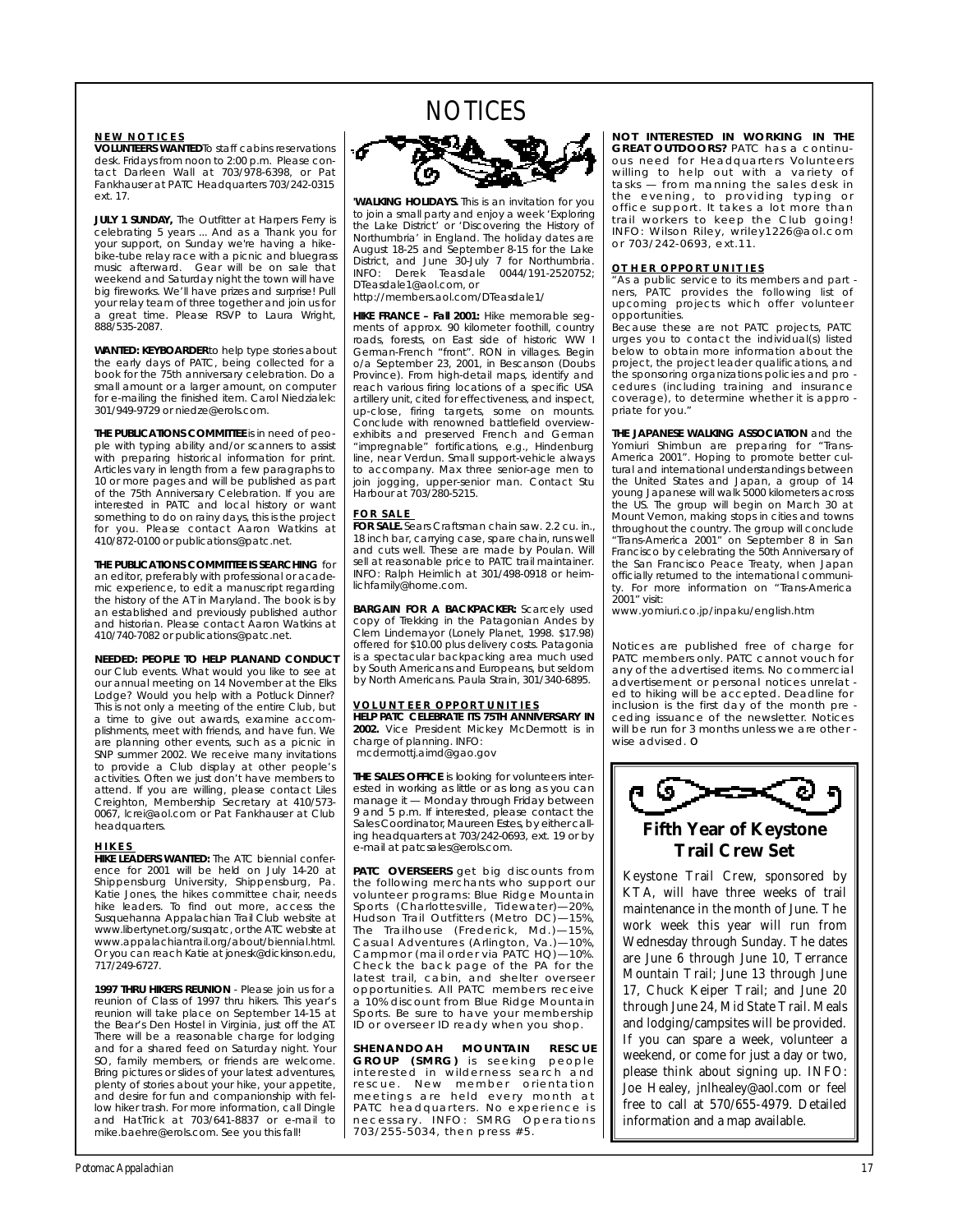# **Trailhead**

 $\mathbf{W}^\text{intessing nature's transition from}$ winter to spring is always an inspiring event. Those of us who are fortunate enough to spend some time on the trails during this period share a renewal of life with the wildflowers and singing birds. For example, in late April I met a thru-hiker north of US 522 near the Conservation and Research Center east of Front Royal. When asked how he enjoyed the AT through the SNP, he replied he was enjoying this section through the valley with all the new growth – it was still dead in the Park.

This spring hasn't been as wet as last year but by June you can still expect the trailside vegetation to begin to encroach on the treadway. Early June, when the weeds are still young and tender is the best time to begin the summer assault. Otherwise, the chore becomes increasingly more difficult the longer you wait.

# **From The Supervisor Of Trails**

The trails office at the PATC headquarters continues to wrestle with various computer and database problems. The hardware and software malfunctions have left the trails office unable to answer emails from District Managers and overseers, send out overseer packets and trail reports, and electronically accept work reports. Hopefully, by the time this issue of the *PA* is mailed, most of these problems will be resolved (fingers crossed). In the meantime, please be patient, and keep those work reports coming in.

Despite the database problems, all Shenandoah passes for SNP overseers were mailed in early April (the passes had been delayed in the NPS office). If you haven't received your pass, please contact your District Manager or Heidi Forrest. Similarly, all PATC overseers should have the new Overseer Discount Cards (which were also mailed in April).

PATC and Shenandoah National Park personnel spent the weekend of April 21 and 22 training new chain sawyers and re certifying some of those who'd been previously trained. Many thanks to the SNP C rew (Shawn Green, C.T. Campbell, Roger Dovell and Don Harvey) for their excellent instruction, and to Esther and Sam Aulthouse for the delicious (and copious) meals. Another chain saw workshop will be scheduled during the Biennial ATC Conference in Shippensburg, Pa. this summer.

# **North Country Report**

In spite of the late snow and other weather related interference, Charlie Irvin reports the North Chapter has been busy over the winter. But with summer coming, there are a lot of opportunities for volunteers in the North Country. A work trip on May 26-28 will deal with the Gypsy Spring Cabin. Plans include moving another shelter from Maryland to Pennsylvania, locating and preparing sites for a shelter and new cabin, and completion of a switchback at Cowan Gap on the Tuscarora Trail. Dedication for the new Tuscarora Trail shelter built last year is scheduled for June 30. In general, the trails in the North are in good shape thanks to some very dedicated overseers. On a personal note, Charlie broke his ankle in early February and has had difficulty maintaining his normally vigorous schedule of trail work but he should be his regular demanding self by summer. And, with a number of new volunteers coming out, it should be an interesting and productive summer.

# **Blue And White Out In Force**

With wonderful April weather, our wellattended Blue & White Crew did tread rehab on upper Hannah Run, retiring to Pinnacles Research Center for a potluck dinner and a relaxed and fun-filled evening, followed by a gourmet breakfast prepared by John Hebbe, and more tread work Sunday. Thanks to crewmembers Ed Andres, Dave Bailey, Tom Butler, Dan Dueweke, Hal Hallet, John Hebbe, Charles Hillon, Mark Holland, Alex Lampros, Kerry Snow, Don Watts, and Cliff Willey.

# **George Versus the Rain Gods**

George Walters reported that the North District Hoodlums had a wet and muddy worktrip on Mt. Marshall in April. After years of boasting that "It never rains on the Hoodlums!" Walters should have known that sooner or later, the Rain Gods would get tired of hearing such brag and that the luck would run out. And it certainly did!

The Hoodlums set out Saturday morning to install rock steps and waterbars on the AT near the North Marshall viewpoint. As soon as the crew hit the trail, it started to drizzle ... then light rain ... then harder rain, etc. While the forecast called for "scattered" showers, they certainly weren't scattered on Mt. Marshall! After a few steps and waterbars were installed, the excavations soon turned to mud. And so did the trail crew! We may need to file an Environmental Assessment form to SNP due to the amount of mud we carried off the trail on our ponchos and tools!

We decided that the Rain Gods were winning and we blew a hasty retreat. Rather than hike in to Indian Run hut wet, cold and hungry, the Chief Hoodlum offered a friendly log home near Sperryville where the crew spread out and dried out. Of course, the steady rain let up and the sun came out as soon as the crew arrived, and soon both spirits and glasses were lifted out on the backyard deck. The Mediterranean feast of Minestrone, Spanokopita, Lamb Imsallah, stuffed grape leaves, olive biscuits and various salads went down just as well in the shadow of Shenandoah that day! And yes, the crew will return to do battle on Mt. Marshall some other day ... and no, Walters won't be taunting the Rain Gods anymore!

# **Rehab, Rehab**

Tackling some trail rehab projects, the Cadillac Crew managed two work trips in April. The first trip saw the crew remedy a creeping tread problem on the AT in SNP North District at Hogback Mountain. Unlike George, the Rain Gods were kind and the crew enjoyed pleasant conditions with excellent views from the work site. There was a premium for sunscreen as the leaves had yet to deploy.

The second work trip was a rehab project on the Northern Peaks Trail at Sugarloaf Mountain in Maryland. Trails on Sugarloaf Mountain just sort of happened and lack the normal erosion control devices. The crew periodically tackles sections of this trail and it is always a challenge to install waterbars and checkdams where none existed before. The crew thanks Trudy Thompson's folks, Tommy and Ailene, for providing overnight accommodations at their beautiful home near Leesburg with a great view of Sugarloaf Mountain.

# **MD and MORE**

Maryland Metrolites and Mid-Atlantic Off-Road Enthusiasts (MORE) joined together on April 7th on a work trip on the Goya-Tuckerman section of the Cabin John Trail. About 14 workers put in three relocations totaling about 600 feet and cut brush and cleared downed trees.

# **Tool Stuff**

Tools are designed to do specific jobs. The McLeod for example is designed to pull duff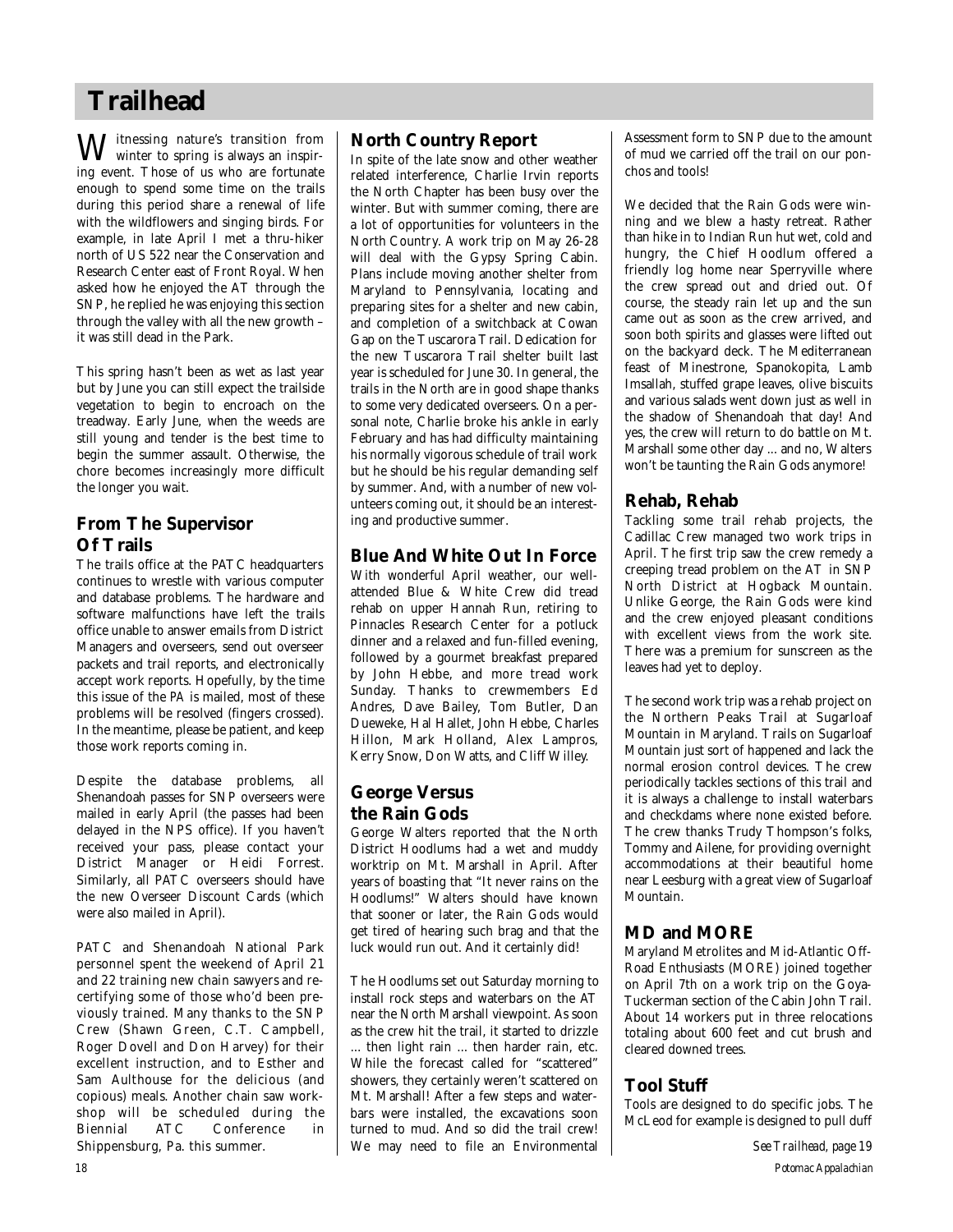### *Trailhead, from page 18*

and burnable soil in order to form a barrier to stop forest fires. It is not designed to pull stumps and rocks out of the ground. Picks are designed to break up heavy soil and rocky areas. Mattocks are heavy hoes that are designed to break up and move dirt. The cutter on a mattock is designed to cut roots. We adopt these tools to trail construction and maintenance. We can make our job easier by selecting the right tool for the conditions of soil, rock, and vegetation in the work area, and by using the right part of the tool. That is, use a pick end to loosen the soil, and the mattock to pull the soil. In using the tool, note that a bevel is cut into the ends of each part. These are not necessarily knife-edges, but rather designed to make the tool penetrate the soil more easily. Keep the bevel at the angle it came from the manufacturer and sharpen it so the bevel doesn't become rounded. You are the one who must work harder if bevels and edges aren't maintained. Thanks from the Tool Guys.

Please send any interesting tale, technical advice, individual or group accomplishments, and trail maintenance questions to Trailhead, c/o Jon Rindt, 621 Skyline Forest Drive, Front Royal, VA 22630 or to jkrindt@erols.com. ❏

# **New Public Affairs Chair**

 ${\rm A}$ t the April executive committee meeting, Larry Rockwell was appointed Public Affairs Chair for the PATC. Larry works as the appointed Public Affairs Chair for the PATC. Larry works as the Disaster Public Affairs associate for the American Red Cross at their national headquarters in Washington, DC. In that capacity, he oversees the recruitment, training, deployment, and supervision of Red Cross paid and volunteer spokespersons responding to disasters across the country. Larry serves as one of the national spokespersons for the Red Cross in time of disaster.

His love for the outdoors comes from his nearly life-long association with Scouting. "As a young scout, I was truly happiest when we were hiking or camping in the woods," Larry explains. "As an adult leader, I felt it was my duty and privilege to share my love and respect for the wilderness with today's youth." In fact, later this summer he will lead a small group of scouts and other leaders on a 50-mile stretch of the AT.

"Since moving to Virginia, I have become smitten with the Blue Ridge and the many hiking and backpacking opportunities there," says Larry. "I hope that by volunteering my skills for the PATC, I can give something back to the area that gives me so much pleasure, as well as the people to maintain it."

Larry will be working to create a comprehensive communication strategy for the Club. Plans include reaching out to print and broadcast media outlets throughout the region to tell PATC's story as well as making PATC more visible at events and in our communities. "The Club has a wonderful story to tell, not only about its activities, but also its people," said Larry. "I want people throughout the region to know about the trails, how to enjoy them responsibly, and then how they can become involved with the club responsible for overseeing those trails."

Larry, his wife, and daughter live in Dale City, Va. and spend as much time as possible hiking together. Anyone with story ideas or ways of promoting the club can contact Larry daytime at 703/206-6232, evenings at 703/580-9198, or by e-mail at RockwellL@usa.redcross.org.  $\Box$ 

### *Potomac Appalachian 19*

### **Tails from the Woods by George Walters**

![](_page_18_Picture_11.jpeg)

## **Governors' Conference on Greenways**

We in PATC think of trails as mountain adventures. But with the growing population of the Mid-Atlantic region, our mountains can't support all the activity. Moreover, the increasingly suburban population searches for forest experiences closer to home. Welcome to the greenway movement that is sweeping the Eastern *See Greenway, page 20*

### *Council Fire , from page 2*

There was a request to include new members' e-mail addresses in the membership report, when available, to facilitate contact.

### **Maps**

It was announced that there have been significant revisions in the content of two maps: Map F, for Great North Mountain (George Washington National Forest), and Map D, Potomac Gorge Area and Cabin John Trail (Fairfax and Montgomery Counties). The new editions will be available in late May. The Finance Committee is reviewing map prices.

### **Rescues**

The Shenandoah Mountain Rescue Group reported that it had participated in two searches in March: one helping Maryland police to wind up an investigation, and the other to rescue a pilot whose plane crashed into the mountain above Sky Meadows State Park. The pilot was alive when rescued, but died on the way down the mountain. The group has 40 active members and 24 supporters. Recruiting is underway and the goal is to have 60 active members by the end of the year.

The April Council meeting was attended by eight officers, 13 committee chairs, one chapter representative, four section representatives, and one staff member. ❏

> *—George Meek Recording Secretary*

### **POTOMAC APPALACHIAN**

(UPS-440-280) ©2001, Potomac Appalachian Trail Club, Inc. Published monthly by the Potomac Appalachian Trail Club, 118 Park Street, S.E., Vienna, VA 22180. Periodical class postage paid at Vienna, VA. Postmaster: send address changes to: Potomac Appalachian Trail Club, 118 Park Street, S.E., Vienna, VA 22180. Subscription: [Free with PATC membership;] \$6.00 annually; \$.50 single copies.